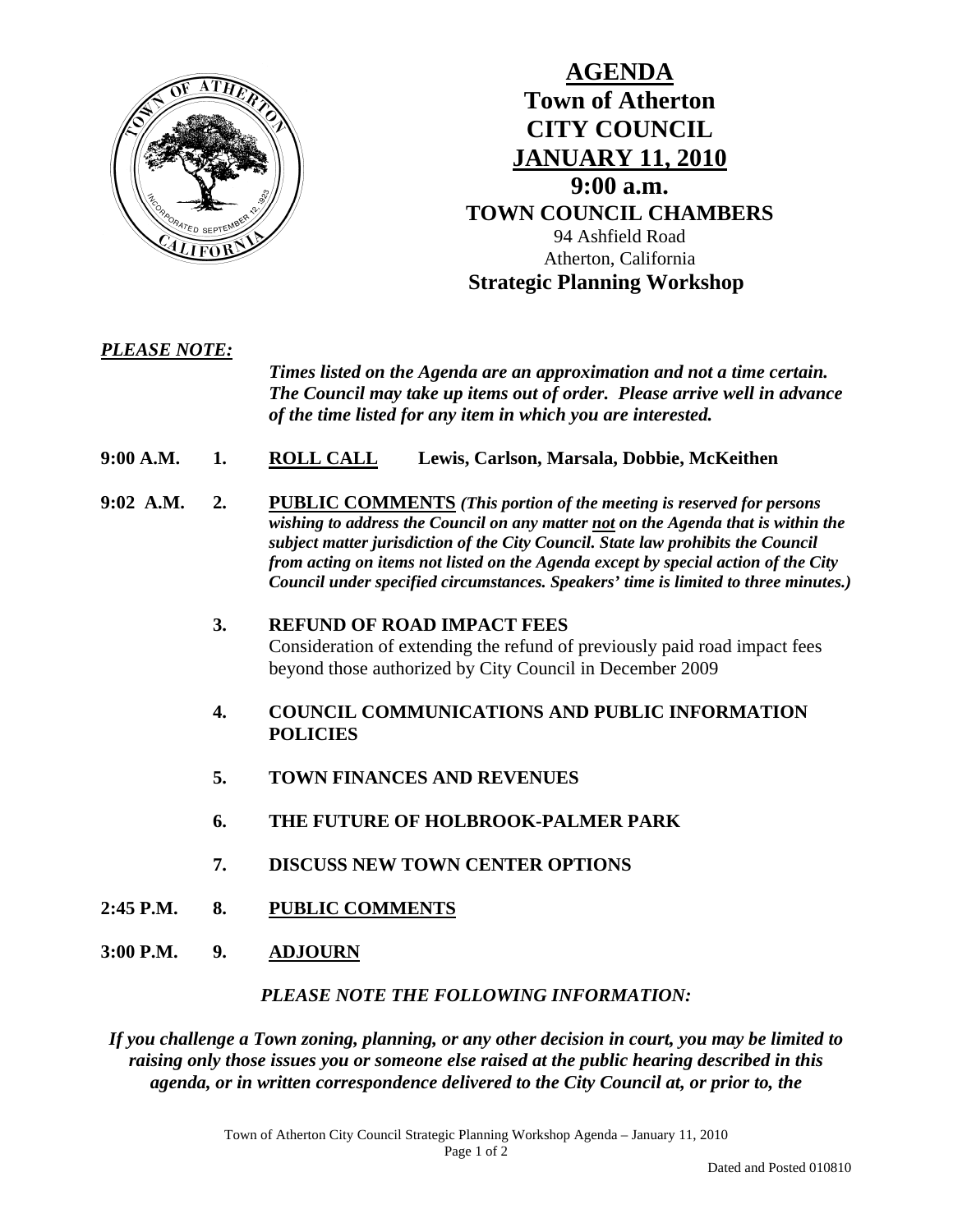*public hearing. Judicial review of any Town administrative decision may be had only if a petition is filed with the court not later than the 90th day following the date upon which the decision becomes final. Judicial review of environmental determinations may be subject to a shorter time period.* 

*Copies of all staff reports and documents subject to disclosure that relate to each item of business referred to on the agenda are available for public inspection by 5:00 p.m. the Friday before each regularly scheduled City Council meeting at the Atherton Library, 2 Dinklespiel, Station Lane, and the Town Administrative Offices, 91 Ashfield Road, Atherton, CA 94027. Additionally, agendas and staff reports may be accessed on the town website at: [www.ci.atherton.ca.us](http://www.ci.atherton.ca.us/)* 

> *In compliance with SB 343, materials related to an item on this Agenda submitted to the City Council after distribution of the agenda packet are available for public inspection in the Town Administrative Offices, 91 Ashfield Road, during normal business hours.*

**Pursuant to the Americans with Disabilities Act, if you need special assistance in this meeting, please contact the City Clerk's Office at (650) 752-0500. Notification of 48 hours prior to the meeting will enable the City to make reasonable arrangements to ensure accessibility to this meeting. (29 CRF 35.104 ADA Title II)**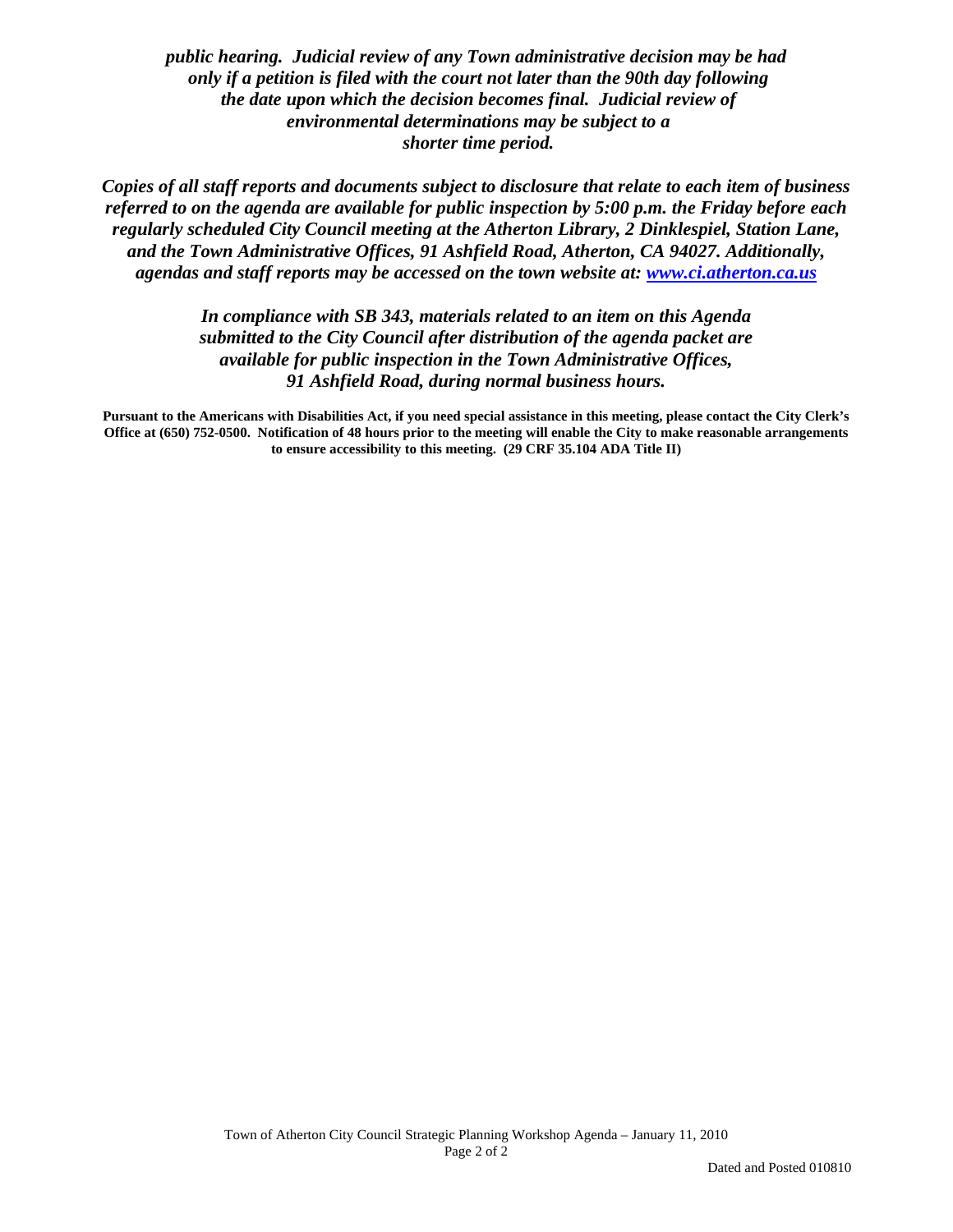| Road Impact Fee Revenues & Expenditures<br><b>Fund 210</b><br>7/1/09-                                                                                |               |
|------------------------------------------------------------------------------------------------------------------------------------------------------|---------------|
|                                                                                                                                                      |               |
|                                                                                                                                                      |               |
|                                                                                                                                                      |               |
| 12/31/09                                                                                                                                             |               |
| 2010<br>2004<br>2006<br>2007<br>2008<br>2009<br>2001<br>2002<br>2003<br>2005                                                                         | Total         |
| 883,873<br>$\overline{518}$<br>754, 133<br>Beg. Cash Balance<br>378,028<br>646,417<br>650,346<br>632,420<br>832,050<br>840,699                       | $\sim$        |
|                                                                                                                                                      |               |
| 395,234<br>1,169,195<br>264,569<br>210-00-1350-000 Road Impact Revenue<br>501,038<br>541,592<br>599,606<br>988,305<br>612,037<br>115,955<br>377,572  | 5,565,103     |
| 210-00-1350-001 Off-Haul Fee Refund<br>(489, 686)<br>455,796<br>33,890                                                                               |               |
| 612,037<br><b>Total Road Impact Fee Revenue</b><br>501,038<br>395,234<br>541,592<br>599,606<br>679,510<br>720,364<br>1,022,195<br>377,572<br>115,955 | 5,565,103     |
| 210-00-1540-000 Other Reimbursements<br>(3,625)<br>25,884                                                                                            | 22,259        |
| 20,196<br>18,139<br>11,993<br>(25, 769)<br>210-00-1710-000 Interests Income<br>456                                                                   | 26,008<br>993 |
| <b>Total Revenues</b><br>521,234<br>395,234<br>697,649<br>732,358<br>637,921<br>378,028<br>537,967<br>599,606<br>996,425<br>116,948                  | 5,613,370     |
|                                                                                                                                                      |               |
| 210-00-3107-259 2009 Street Reconstruction (eng.)<br>5,122<br>2,008                                                                                  | 7,130         |
| 12,520<br>210-00-3165-000 Road Impact Fee Study<br>1,667<br>14,603                                                                                   | 28,790        |
| 210-00-3165-235 Seal, Patch & Overlay<br>261,159<br>139,359<br>2,845<br>67,365                                                                       | 470,727       |
| 210-00-3165-236 Middlefield Rd. Rehab.<br>306,011<br>250,000                                                                                         | 556,011       |
| 210-00-3165-237 2008 Street Reconstruction Phase 4<br>119,989<br>256,202<br>28,880                                                                   | 405,071       |
| 210-00-3165-239 2002 Patch, Seal & Slurry<br>9,400<br>67,500<br>23,211                                                                               | 100,111       |
| 210-00-3165-244 Atherton Avenue Reconstruction<br>169,755                                                                                            | 169,755       |
| 210-00-3165-251 2005-06 Selby Reconstruction<br>1,435,723                                                                                            | 1,435,723     |
| 210-00-3165-259 2009 Street Reconstruction<br>142,586<br>126,674                                                                                     | 269,260       |
| 210-00-3165-405 Street Corp Yard Remodel<br>432,713                                                                                                  | 432,713       |
| 210-00-3910-000 Administrative Service<br>28,800<br>47,287<br>57,200<br>63,600<br>60,000<br>60,000<br>65,000                                         | 381,887       |
| <b>Operating Transfers to GF (street</b>                                                                                                             |               |
| 210-50-4010-551 repairs/CIP support)<br>38.007<br>26,880<br>304,962<br>310,000                                                                       | 679,849       |
| 210-00-3165-973 Fletcher-Ridgeview Reconstruction<br>30,453<br>103,698                                                                               | 134,151       |
| <b>Total Expenditures</b><br>252,845<br>391,305<br>555,893<br>399,976<br>645,826<br>1,615,713<br>156,245<br>724,486<br>328,890                       | 5,071,178     |
|                                                                                                                                                      |               |
| 268,389<br>Net Change<br>378,028<br>3,928<br>(17, 926)<br>199,630<br>51,823<br>(883, 355)<br>840,181<br>(86, 565)<br>(211, 941)                      | 542,192       |
|                                                                                                                                                      |               |
| End. Cash Balance<br>646,417<br>650,346<br>518<br>378,028<br>632,420<br>832,050<br>883,873<br>840,699<br>754,133<br>542,192                          | 542,192       |
|                                                                                                                                                      |               |
| * Assumed all off-haul fees are collected in FY 2006                                                                                                 |               |
|                                                                                                                                                      |               |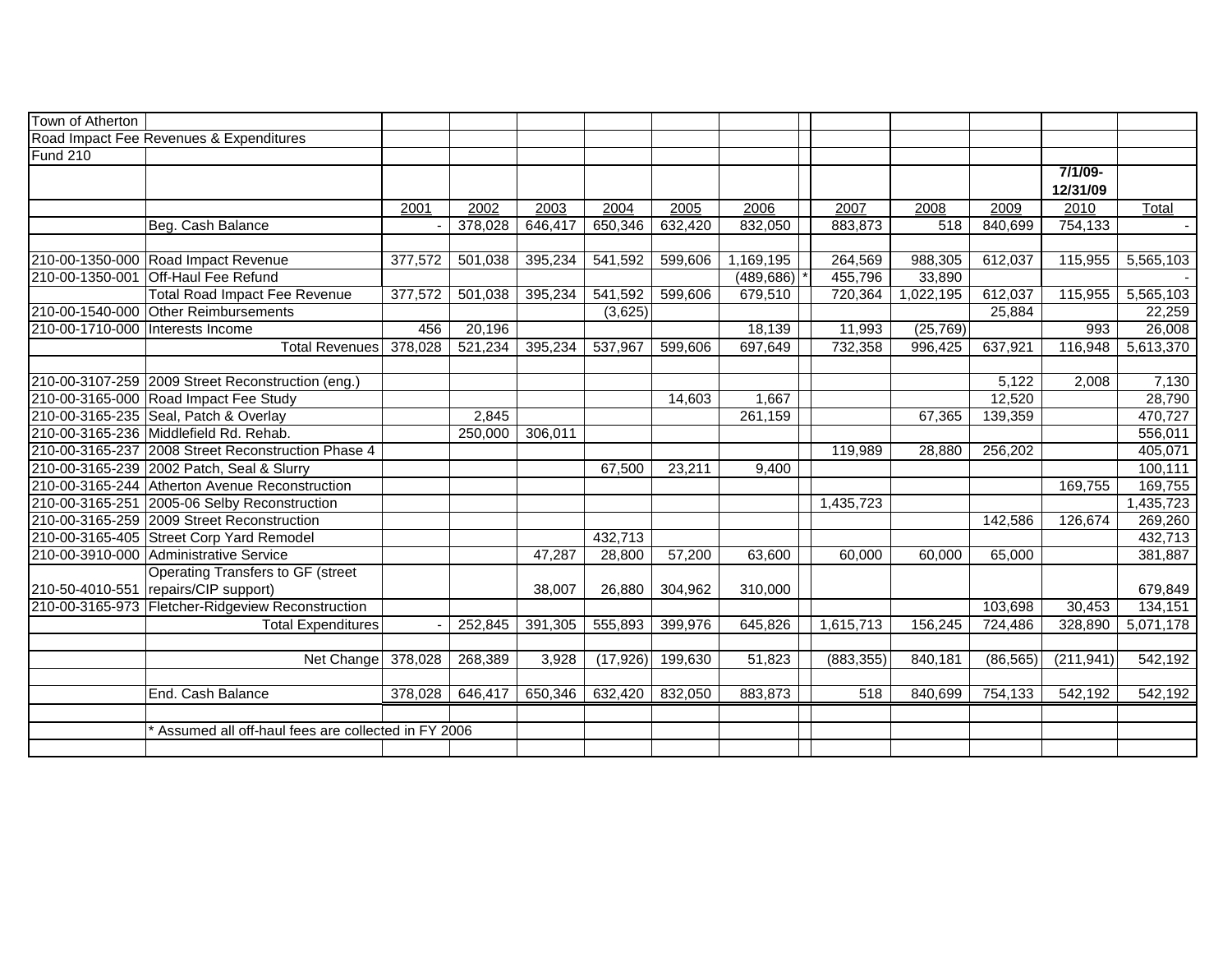

# **TOWN OF ATHERTON**

## **CITY COUNCIL**

## **RULES OF PROCEDURE**

 **AS AMENDED: June 17, 2009**

**April 15, 2009 March 26, 2009 June 18, 2008 October 19, 2005 April 16, 2003 First Adopted June 19, 2002**

Atherton City Council Rules of Procedure Page 1 of 14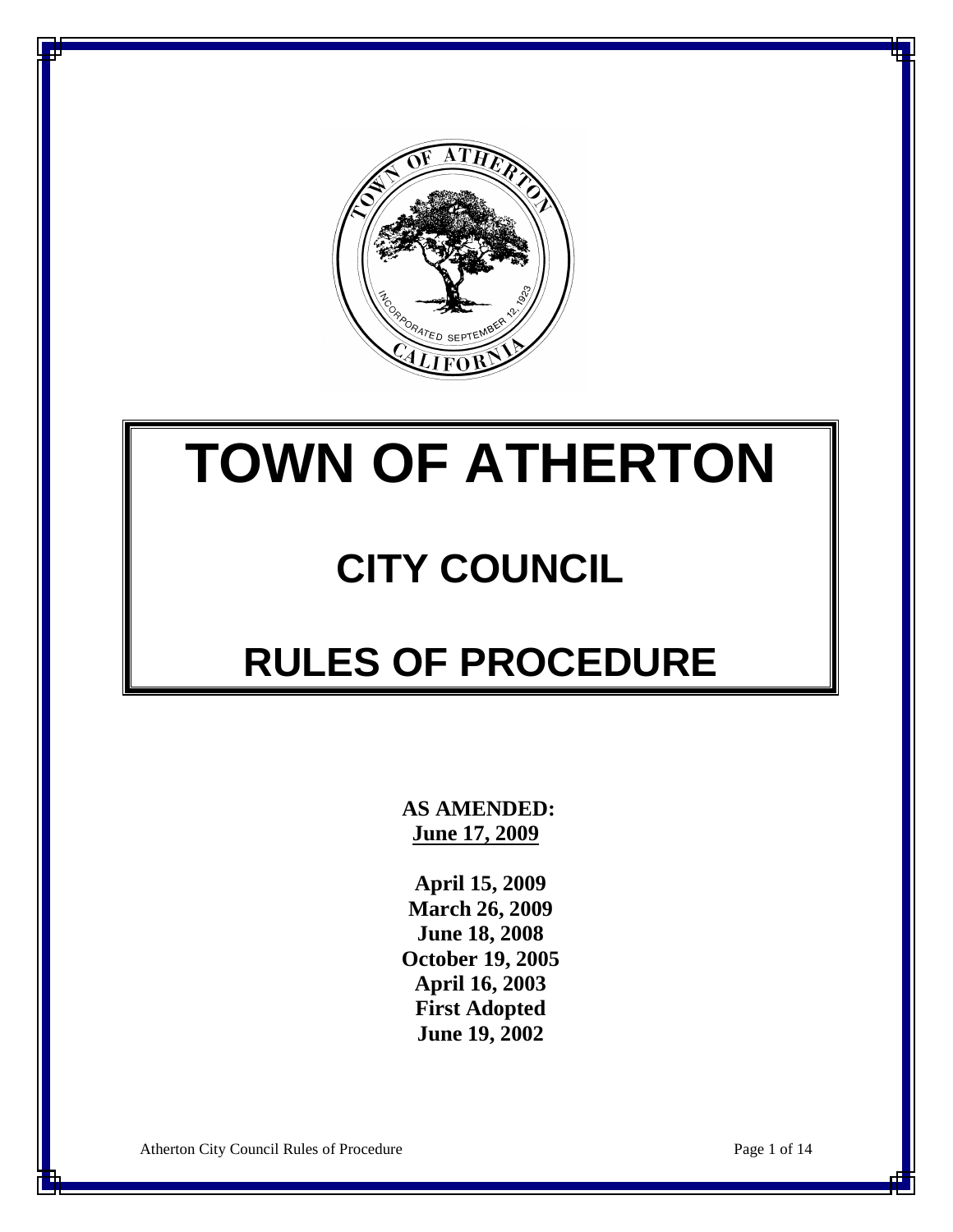#### **RULES OF PROCEDURE**

#### **1. Authority**

As provided by California Government Code Section 36813, the City Council establishes these Rules of Procedure for the conduct of meetings. The following Rules shall be in effect upon their adoption by the City Council and until such time as they are amended or new rules adopted in the manner provided by these Rules.

#### **2. General Rules**

2.1 Public Meetings All meetings (except closed sessions as provided by State law) of the Council shall be open to the public.

2.2 Meeting Dates/Times Regular meetings will be held on the third Wednesday of each month. Adjourned regular or special meetings may be called by the Mayor or a majority of the Council. All regular meetings will convene at 7:00 p.m. unless noticed at a different time by publishing a notice and/or posting a notice as required by Section 5.3.

2.3 Quorum Three members of the Council shall constitute a quorum necessary to transact business. In the event a quorum is not in attendance, those attending will be named in the minutes, and they shall adjourn the meeting to a later set time. If no one is present, the Clerk shall adjourn the meeting to a later date and post notice of that fact pursuant to Government Code Section 36811.

2.4 Compelling Attendance Members must notify the Presiding Officer for the issuance of an "excused absence" when they are unable to attend, which shall be granted. The member may notify the City Manager or City Clerk if the Presiding Officer is not available and the City Manager or City Clerk will notify the Presiding Officer of the request; or it will be noted in the minutes as an unexcused absence. In the event of perpetual absence by members, the Council may adjourn from day to day to compel attendance under the penalties prescribed by law. The seat of a member with two or more consecutive unexcused absences from regular council meetings shall be vacated pursuant to Government Code Section 36513(b).

2.5 Minutes of Proceedings An account of all public proceedings of the City Council shall be recorded by the City Clerk and entered into official minute books of the Council. These minutes shall be available to the public following approval by the Council.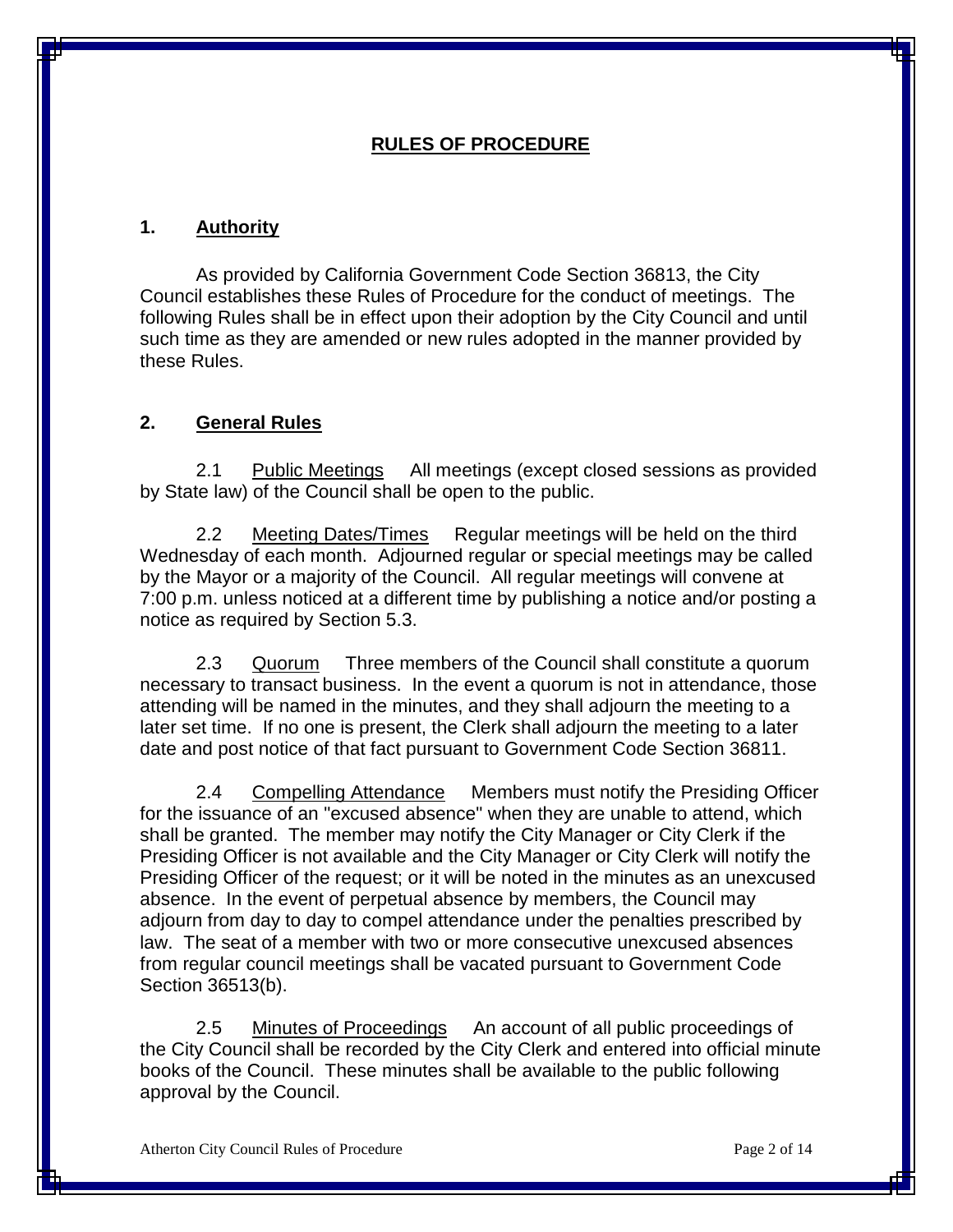2.6 Right of Floor Any member desiring to speak shall first be recognized by the Mayor and shall, with the exception of Public Comments, confine any remarks to the subject under consideration.

2.7 Rules of Order Except in cases of conflict with these Rules, Robert's Rules of Order shall be used as a non-binding guide to govern the proceedings of this Council.

2.8 City Manager The City Manager shall attend all meetings of the Council unless excused, and in the City Manager's absence, a designee shall substitute. The City Manager may make recommendations and shall have the right to take part in all discussions of the Council, but shall have no vote.

2.9 City Attorney The City Attorney shall attend all meetings of the Council unless excused, and in the City Attorney's absence, a designee shall substitute. The City Attorney, upon request of the City Council or authorized representatives, shall give opinions, either written or oral, on questions of law and shall act as the Council's parliamentarian.

2.10 City Clerk The City Clerk shall attend all meetings of the Council unless excused, and in the City Clerk's absence, the Deputy City Clerk shall substitute. The City Clerk shall record, prepare and maintain the official record of the Council and perform other related duties as prescribed by the Council and/or City Manager.

2.11 Department Heads/Employees Department Heads/Employees, as described by the City Manager or requested by the Council, shall attend Council meetings.

#### **3. Types of Meetings**

3.1. Regular Meetings Unless otherwise designated by the Council, the Council shall meet in the City Council Chambers for all regular meetings. The regular meetings shall begin at 7:00 p.m. on the third Wednesday of each month, unless otherwise specified by posted notice. If the meeting date should fall on a legal holiday, the Council shall meet at a time and date so designated by the Council.

3.2 Adjourned Meetings Any meeting of the City Council may be adjourned to a later date, place, and time provided no adjournment is for a longer period than the next regularly scheduled meeting.

3.3 Special Meetings Special meetings may be called by the Mayor or by a majority of the Councilmembers. The call for a special meeting must specify the day, hour, and place and shall specify the subject(s) to be considered. Twenty-four hours notice must be given prior to the meetings. Only matters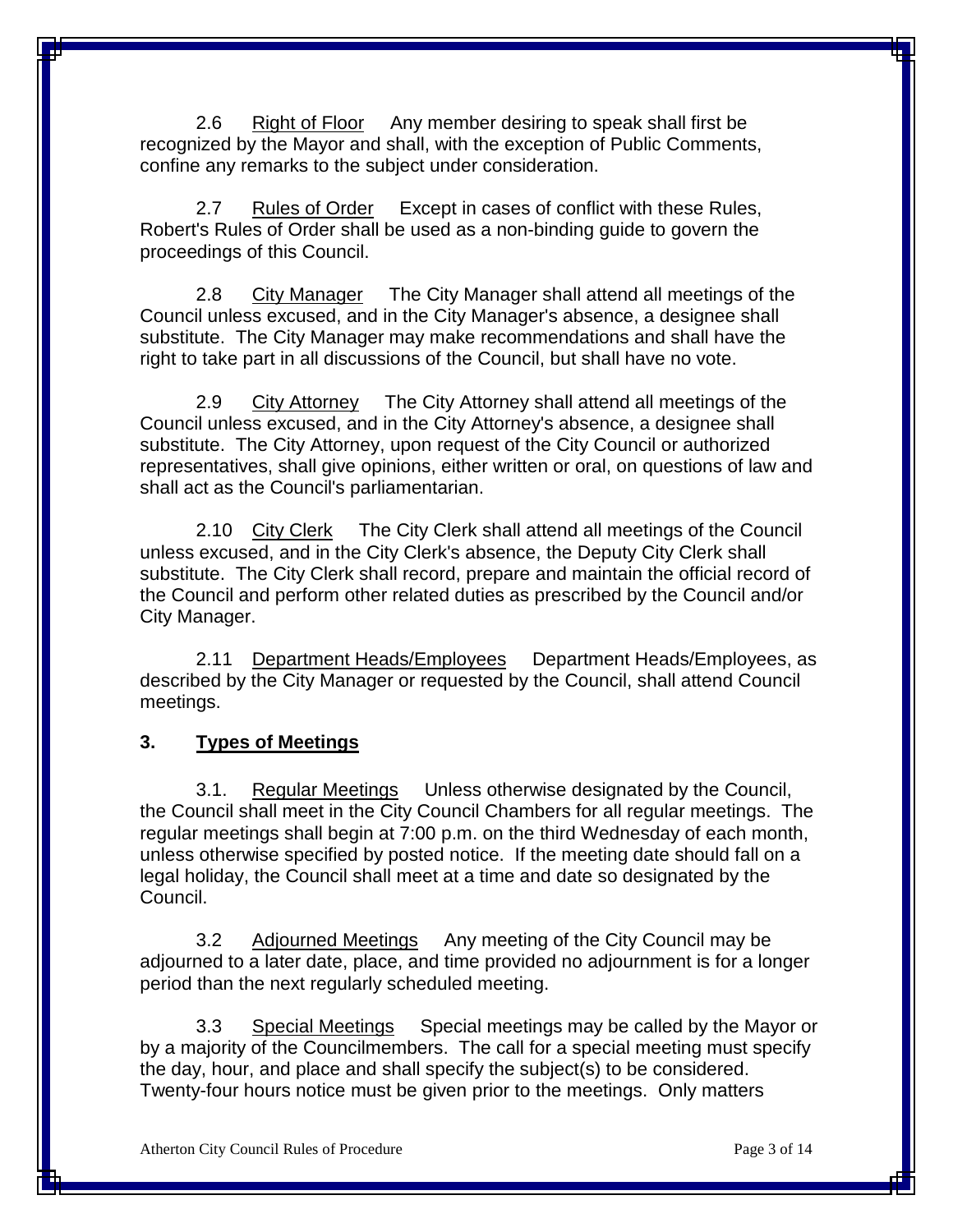specified in the notice may be discussed at special meetings. Notice shall be posted as required by law.

3.4 Closed Session Meetings Closed sessions, formerly referred to as Executive Sessions, may be held in accordance with the provisions of the Brown Act (Government Code Section 54954.5).

3.5 Study Session Meetings The Council may meet informally in Study Sessions called by the Mayor or the majority of Councilmembers. Study Sessions are open to the public and are meetings for purposes of the Brown Act. Council may not take any formal action at study session meetings. Meeting notice requirements are contained in Section 2.2.

3.6 Media Attendance All meetings (except Closed Sessions) of the City Council and Commissions shall be open to the media, and may be recorded by tape, radio, television, and photography, provided such recordings do not interfere with orderly conduct of the meetings.

#### **4. Mayor - Duties**

4.1 Mayor The Mayor is elected by members of the Council for a oneyear period. No member shall serve as Mayor for consecutive terms. The City Council shall meet at least annually to choose one of its members as Mayor.

4.2 Vice Mayor The Vice Mayor shall be selected annually by a Council majority vote. No member shall serve as Vice-Mayor for consecutive terms.

4.3 Presiding Officer The Mayor, if present, shall preside. In the Mayor's absence, the Vice Mayor shall preside. In the absence of both, the Councilmembers present shall elect a temporary Presiding Officer.

4.4 Call to Order The Mayor or Vice Mayor shall call the meeting to order at the hour appointed. In the absence of both, the meeting shall be called to order by the City Clerk and those Councilmembers present shall proceed to elect a temporary Presiding Officer.

4.5 Preservation of Order The Presiding Officer shall preserve strict order and decorum, shall prevent verbal attacks on Councilmembers, staff, and/or citizens, and confine debate to the item under discussion.

4.6 Point of Order The Presiding Officer shall determine all points of order, subject to the right of any member to appeal to the entire Council. If an appeal is taken, the question shall be, "Shall the decision of the Presiding Officer be sustained?"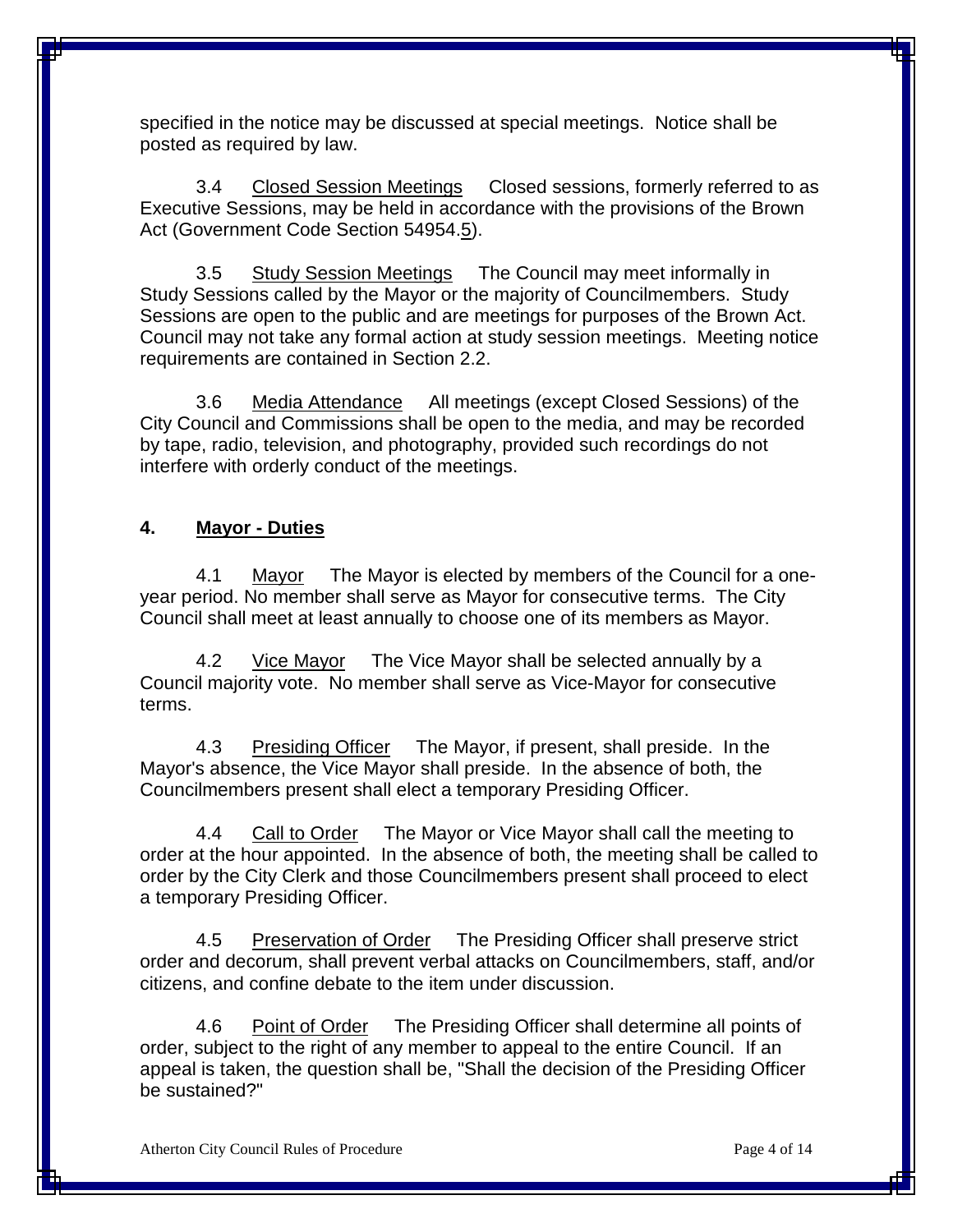4.7 Motion to be Stated The Presiding Officer shall state all motions submitted for a vote and announce the result. A roll call vote shall be taken upon ordinance, resolution, and at the request of any member.

4.8 Mayor Proclamations Mayor Proclamations will be issued at the discretion of the Mayor for various purposes including:

- A. Recognizing individuals and organizations whose contributions and achievements have community-wide significance;
- B. Calling public attention to a significant community event, service or program;
- C. Highlighting a special period of observance, celebration, or recognition for community, regional, state, or national occasions.

Mayor Proclamations do not need formal Council action or approval and individual Councilmembers can request through the Mayor that proclamations be issued. All public requests for proclamations should be directed to the City Manager or Mayor for review.

It will be at the discretion of the Mayor to determine whether it is appropriate to present the proclamation at a Council meeting.

Proclamations will be issued to recognize legitimate and significant community achievements, contributions, and occasions. These forms of recognition are not intended for partisan, commercial or narrow individual purposes which are inconsistent with the overall policies of the City Council.

#### **5. Order/Preparation of Agenda**

#### 5.1 Order of Business

- 1. Call to Order, Pledge of Allegiance, Roll Call
- 2. Presentations
- 3. Public Comments
- 4. Staff Reports
- 5. Community Organization Roundtable Report
- 6. Consent Agenda
- 7. Regular Agenda/Public Hearings
- 8. Council Reports
- 9. Future Agenda Items (as Added March 26, 2009)
- 10. Public comments
- 11. Adjournment

Atherton City Council Rules of Procedure **Page 1** and the Page 5 of 14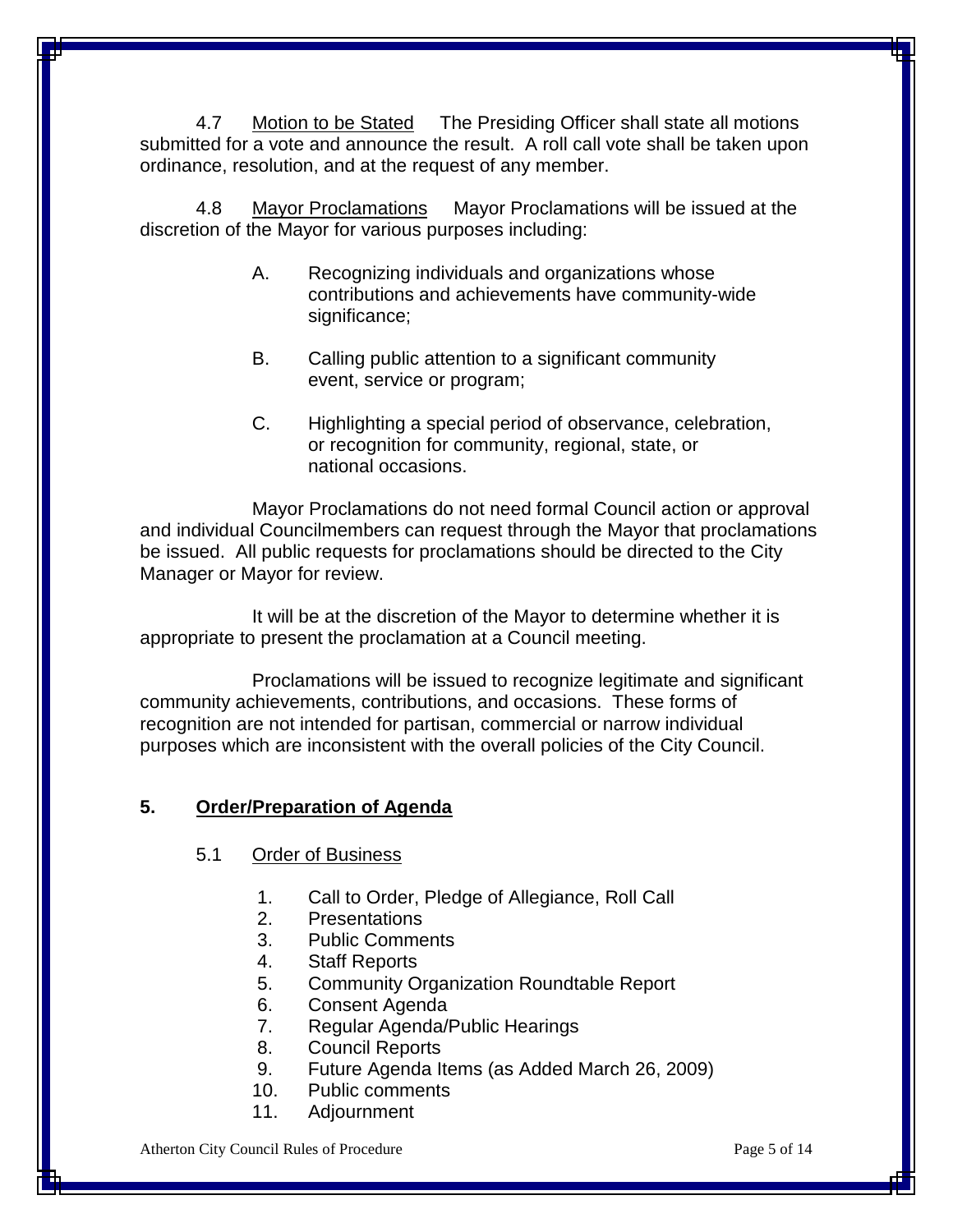5.2 Agenda Preparation The agenda shall be prepared in accordance with the preparation procedure as directed by the City Manager. The agenda shall be delivered to the Mayor, Councilmembers, and Library after 5:00 p.m. on the Friday preceding the Wednesday meeting. Council materials are available for public review at the Library the Saturday, and at the City Administrative Office beginning on the Monday, before the regular Wednesday Council meeting.

If two or more Council Members prepare a colleagues' memo, the City Manager shall place the item on the Council's agenda under the Future Agenda Items Section. A colleague's memo is a written request, no more than two pages in length, presenting an item to be added to the following Agenda. The item can be added to the next Agenda by a majority vote of the Council. (As amended at the Regular City Council Meeting on June 17, 2009)

When a Town Committee or Commission passes a motion at its meeting requesting Council consideration of an item that is within that Committee or Commission's powers and duties, the City Manager shall place the item on a Council agenda no later than two regular meetings following the date of the request. (As amended at the Special City Council meeting on March 26, 2009)

5.3 Agenda Posting The City Clerk shall post an agenda at least 72 hours before a regular meeting at the following locations: (a) Atherton Town Offices, 91 Ashfield Road (lobby); (b) Atherton Branch Library, 2 Dinkelspiel Lane; (c) Atherton Train Station Bulletin Board; (d) Rosewood @ Green Oaks Bulletin Board; (e) Atherton @ Selby Lane Bulletin Board, (f) Town Council Chambers, 94 Ashfield Road. The agenda shall specify the time, date, and location of the meeting and contain a brief description and proposed action of each item of business to be transacted or discussed at the meeting.

5.4 Minutes Unless requested by Council, minutes may be approved without reading if the City Clerk previously furnished a copy to each member and the Library.

5.5 Public Comments (See also Citizens' Rights, Section 6) During Public Comments, any person may address the Council, provided that the item (1) is of interest to the public and is within the subject matter jurisdiction of the Council and (2) is not otherwise on the agenda.

5.6 Consent Agenda Items listed under the Consent Agenda are those items staff believes will not require Council discussion and are routine in content. Also listed under the Consent Agenda are resolutions confirming action from a previous meeting which are brought back for approval of form rather than approval of action. Items may be removed by any Councilmember for separate discussion for clarification and/or upon request by any member of the public who wishes to speak on that item.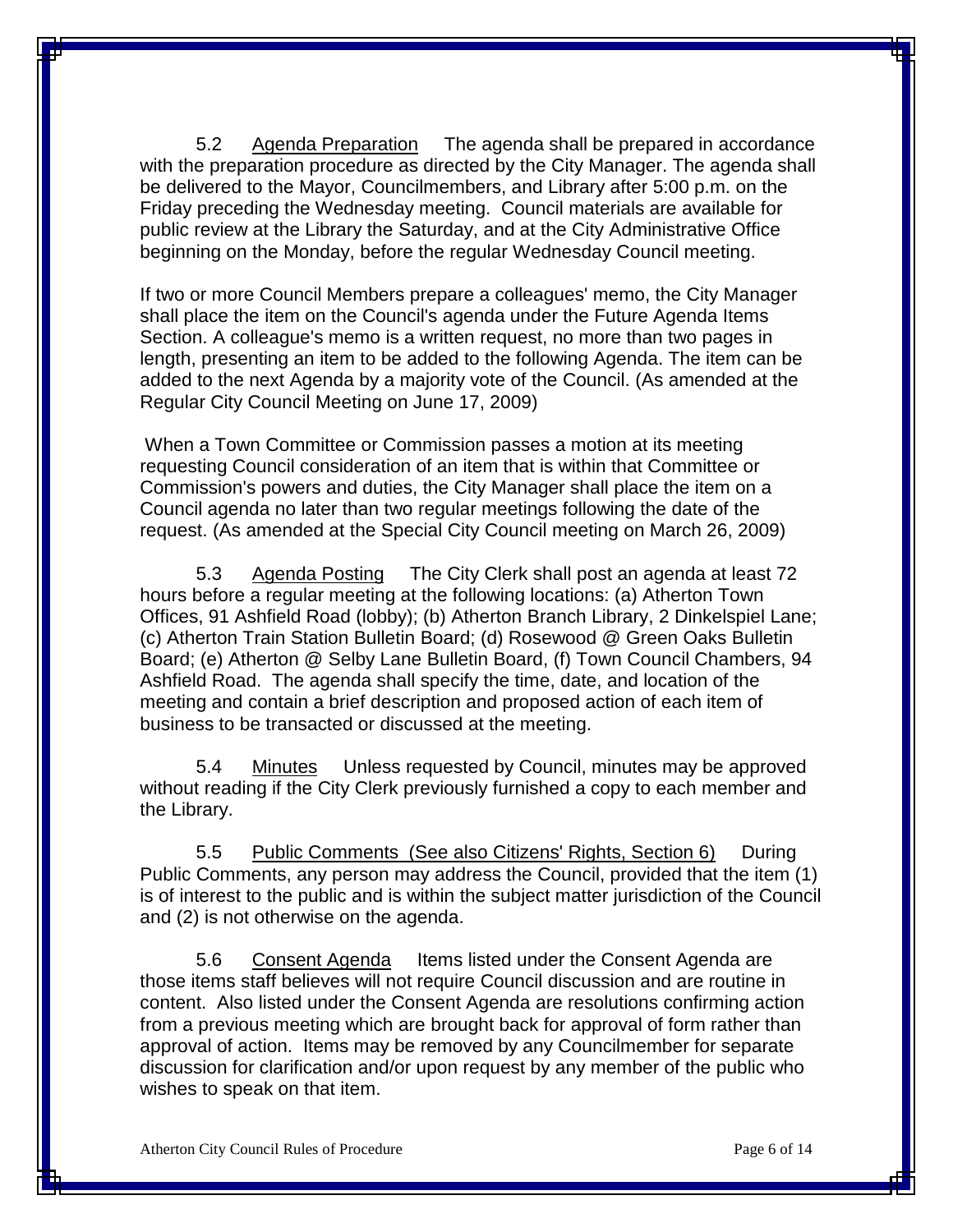5.7 Regular Agenda/Public Hearings Items requiring a public hearing will be noticed as required by law.

5.8 Actions Limited to Posted Agenda The City Council shall not take action on any item not appearing on the posted agenda except under the conditions permitted by Government Code Section 54954.2 (Brown Act).

#### **6. Citizens' Rights**

#### 6.1 Addressing the Council

(1) Any person may address the Council on the following portions of the agenda:

- (a) Public Comments, as provided in Section 5.5.
- (b) Public hearings, as provided in Sections 8.1 and following.
- (c) When invited by the Mayor, all other portions of the agenda prior to the vote, it any, being taken.
- (2) The following shall apply:
	- (a) Each person addressing the Council shall step to the podium and give their name and address (optional) for the record.
	- (b) A time limit may be imposed by the Council on each speaker depending on the subject matter. (Exception: See "Public Hearing Procedures" under Section 8.1 and following.)
	- (c) All remarks shall be directed to the Mayor and Council as a body and not to any particular member.
	- (d) No person, other than members of the Council and the person having the floor, shall be permitted to enter into the discussion.
	- (e) No question shall be asked of Councilmembers except through the Mayor.

6.2 Personal and Slanderous Remarks Any person making personal, impertinent, or slanderous remarks, or who becomes boisterous may be requested by the Mayor to leave the meeting. The Mayor shall discourage demonstrations before the Council, such as applauding or "booing". Upon instructions by the Mayor, a Sergeant-at-Arms may be called for the purpose of removing any person who, in the Mayor's judgment, has violated the rules of conduct and has disrupted the meeting. The Mayor appoints a person to fulfill the responsibilities of the Sergeant-at-Arms at the beginning of each meeting if he/she deems it to be necessary.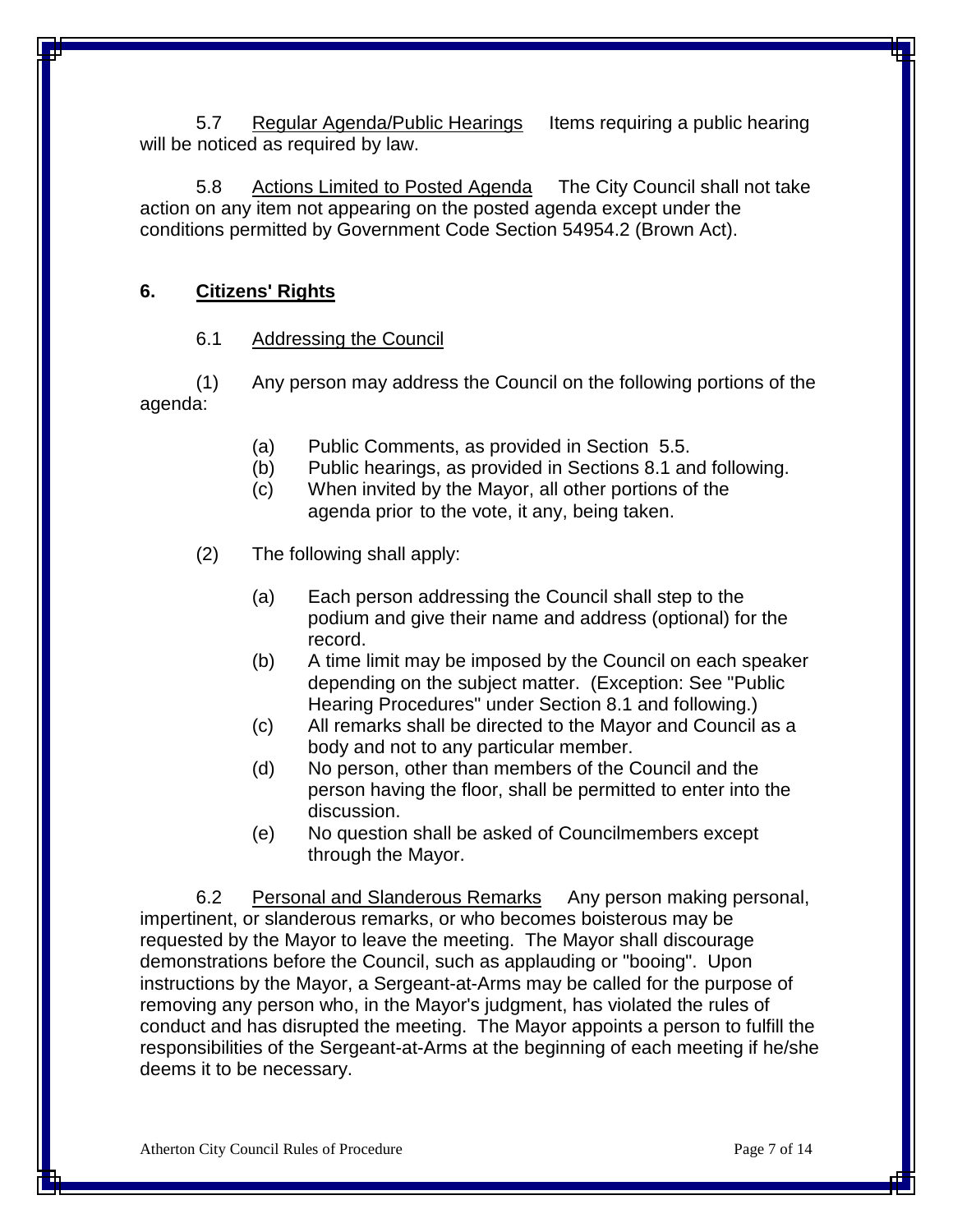6.3 Reading of Protests Interested persons, or their representatives, may address the Council for the reading of protests, petitions or communications relating to the matter under consideration if a majority of the Council agree that the person should be heard.

6.4 Written Communications Any citizen may submit written comments to the Council through the City Clerk or City Manager's office and request that Council receive copies in the agenda packet provided such written comments are received four business days before the scheduled Council meeting. Written comments can be filed with the City Clerk or City Manager's office up to the time of the meeting and distributed to the Council at the meeting.

6.5 Printed Materials Printed materials contained in the agenda packet will be available upon request after the meeting is adjourned. There may be a copy charge, based on the Town's current copy fee, if printing is necessary. If the action taken requires retyping, the document will be available in Town Hall the next business day, as soon as the retyping is complete.

## **7. Ordinances, Resolutions and Contracts**

7.1 Document Preparation All ordinances and resolutions shall be approved by the City Attorney. No ordinance shall be prepared for presentation to the Council unless ordered by a majority vote of the Council or prepared by the City Attorney on the City Attorney's own initiative.

7.2 Document Approval All ordinances, resolutions, and contracts shall, before being placed on the agenda, be approved as to form and legality by the City Attorney. Additionally, all these documents shall be reviewed by the City Manager.

7.3 Ordinance Introduction/Adoption Except as to urgency ordinances, unless a member requests a full reading, a proposed ordinance will be introduced by the reading of the title only. Ordinances introduced by first reading shall not be adopted within five days of the introduction or at other than regular Council meetings. If the ordinance carries an emergency clause, introduction and adoption may occur at the same meeting.

7.4 Majority Vote Required An affirmative vote of at least a majority of a quorum of the Council shall be necessary to adopt an ordinance. Urgency (emergency) ordinances must be adopted by the affirmative vote of at least four members of the Council. Resolutions, motions, and any other matters may be adopted by the majority present.

7.5 Ordinance Preservation Following adoption of an ordinance, the City Clerk will assign a number to the ordinance, and post according to law. The ordinance shall be filed and preserved in the City Clerk's office.

Atherton City Council Rules of Procedure **Page 8** of 14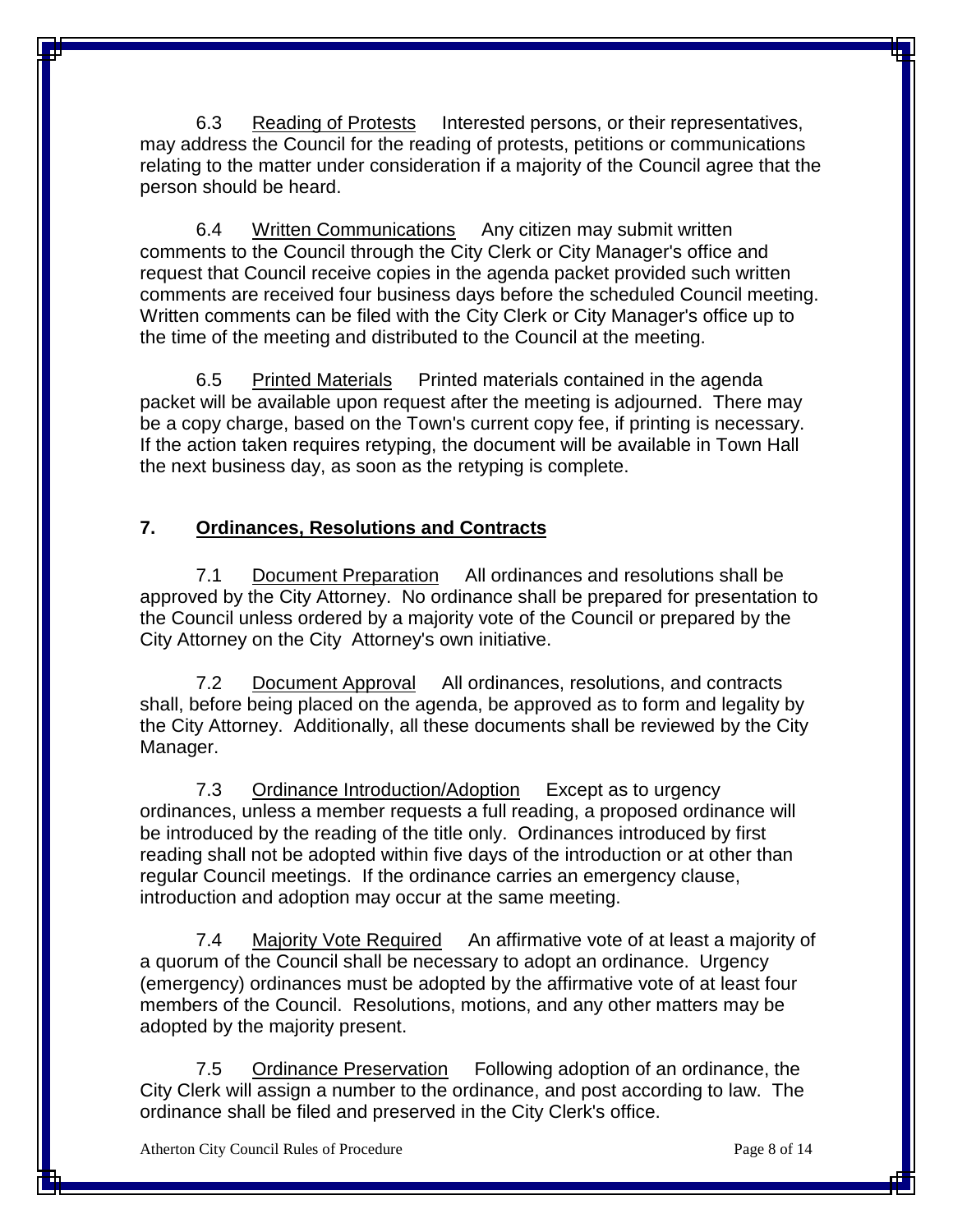### **8. Procedures Regarding Public Hearings**

8.1 Introduction Mayor announces subject of the public hearing.

#### 8.2 Staff and Written Material Presentation

- 1. Staff summary report and other written material included in the agenda packed is received and filed. Written comments not in the agenda packet (e.g. protests, etc.) are noted for the record.
- 2. Written material not in the agenda packet, if any, is received and filed.
- 3. Staff report, if any, is presented by staff member.
- 4. Staff responds to Councilmember questions.
- 5. Mayor declares the public hearing open.
- 8.3 Public Comment
- 1. Purpose is to provide opportunity to concerned members in the audience who wish to testify in support or opposition to the matter being heard.
- 2. Mayor instructs members of the audience: (a) speak from the podium; (b) to give their name and address (optional) before speaking; (c) a time limit for each speaker may be designated; and (d) that repetition should be avoided.
- 3. The applicant/representative will normally speak first.
- 4. Questions by speakers will be noted prior to Council deliberation.
- 5. Mayor declares the public hearing closed.
- 8.4 Council Deliberations
- 1. After the Mayor has determined that no other member of the audience wishes to speak, the matter is returned to the City Council for deliberation.
- 2. The Council may ask questions of speakers for clarification.
- 3. The Council makes a motion and debates.

8.5 Council Action

- 1. Council at this time may re-open and continue the public hearing.
	- (a) This should be done if any additional information is requested (e.g. a staff report).
	- (b) Continuing a public hearing to a specific date does not require additional notice.
- 2. Council may: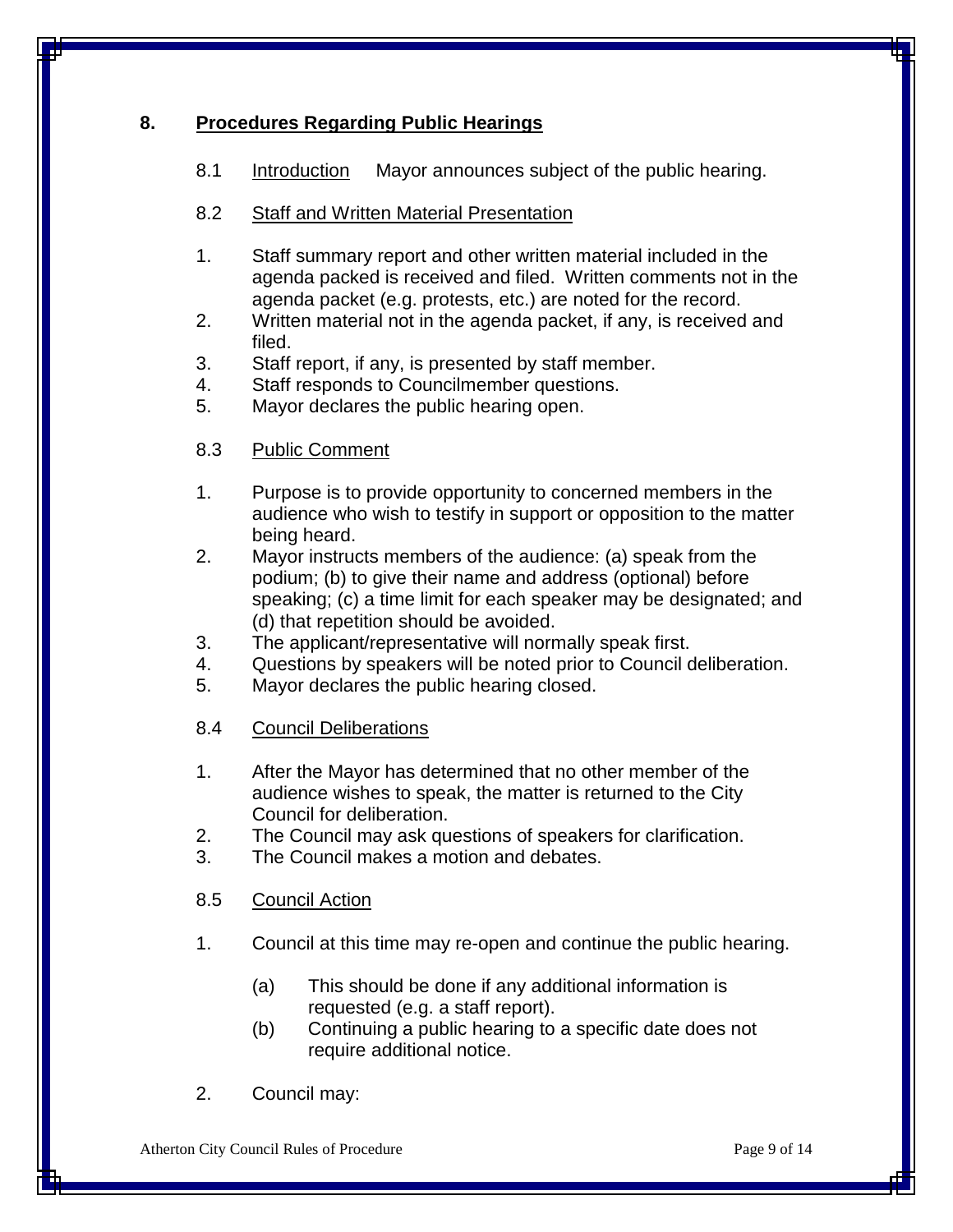- (a) Vote on the item;
- (b) Offer amendments or substitute motions and re-open the hearing allowing additional public comment;
- (c) Continue the matter to a later date for a decision. (Note: no additional reports or testimony may be received after the hearing has been closed).

## **9. City Council Committees**

- 9.1 Establishment **Appointment of Council Members Thereto**. At the regular meeting in January, the Mayor shall appoint Council members to serve on various committees for a one year term. Committees shall be created and members appointed thereto in accordance with rules and regulations set out by the City Council by Resolution No.09-09 and as amended.
- 9.2 Appointment of Voting Members to City Council Committees. Appointment of voting members to City Council Committees shall proceed as provided by the terms and provisions of separate resolution and as amended. Committees shall be created and members appointed thereto in accordance with rules and regulations set out by the City Council by Resolution No.09-09 and as amended.
- 9.3 City Council Review of Town Committee Decisions. City Council Members on Town committees may bring any decision of the committee to the full City Council for final determination. Pending such action by the full City Council, any such decision shall be suspended.

#### 9.4 Committees of City Council.

a. Standing Committees: Any standing committee of the Council shall be subject to the same rules of procedure as the City Council. Each standing committee is comprised of two Council Members appointed by the Mayor, and is staffed by the appropriate staff members. The standing committees are:

1. Atherton Channel Drainage District Committee. Consisting of three members including two Council Members, and one resident of the Town. The committee meets on an as needed basis in the City Council Chambers.

Atherton City Council Rules of Procedure **Page 10** of 14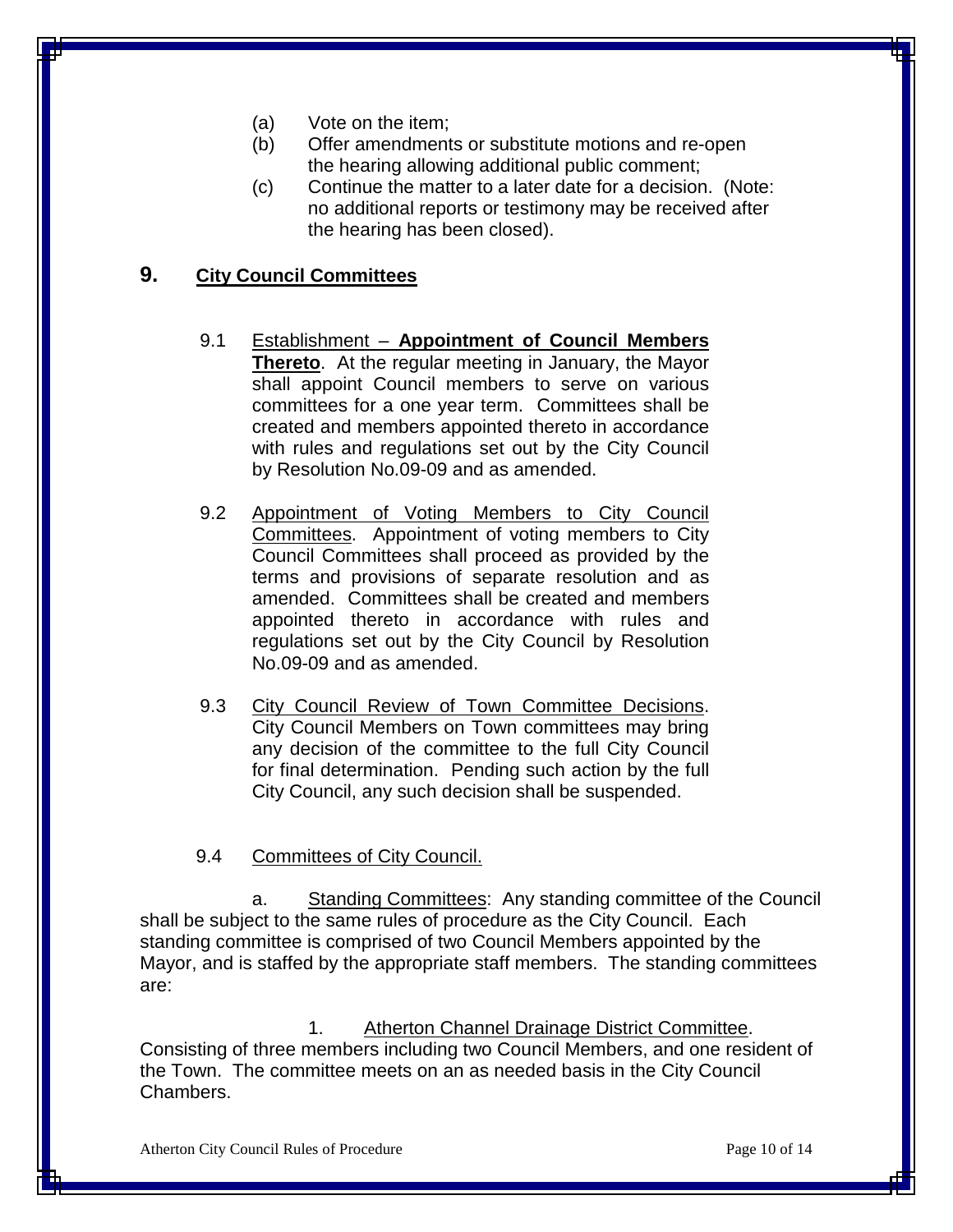2. Audit Committee. Consisting of seven members, including two Council Members of the Finance Committee, and five residents of the Town. The committee meets quarterly in the Conference Room of the Town Administrative Offices.

3. Budget and Finance Committee. Consisting of two Council Members. The Members also serve on the Audit Committee. committee meets on an as needed basis in the Conference Room of the Town Administrative Offices.

4. Buildings and Facilities Committee. Consisting of two Council Members. The committee meets on an as needed basis in the Conference Room of the Town Administrative Offices.

5. Transportation Committee. Consisting of five members including two Council Members and three residents of the Town. The committee meets quarterly on the second Tuesday of the month at 6:00 p.m. in the City Council Chambers.

6. Screening Committee. Consisting of two Council Members. The committee meets on an as needed basis in the Conference Room of the Town Administrative Offices.

7. Waste Reduction and Recycling Committee. Consisting of five members including two Council Members and three residents of the Town. The committee also includes the City Manager, Town Arborist, a SBWMA representative, and a representative of the franchise waste hauler. The committee meets quarterly on the first Wednesday of the month at 10:00 a.m. in the Conference Room of the Town Administrative Offices.

b. Ad Hoc Committees. Any ad hoc committee of the Council shall be subject to the same rules of procedure as the City Council. Each ad hoc committee is comprised of two Council Members appointed by the Mayor, and is staffed by the appropriate staff members. The ad hoc committees are:

1. Cal Train Corridor Committee. Consisting of thirteen members including two Council Members and up to eleven residents of the Town. The committee meets on the first Tuesday of each month at 7:00 p.m. in the City Council Chambers.

9.5 City Council Review of City Council Committee Decisions. City Council Members on City Council-appointed committees may bring any decision of the committee to the full City Council for final determination. Pending such action by the full City Council, any such decision shall be suspended.

#### **10. Suspension and Amendment of These Rules**

Atherton City Council Rules of Procedure **Page 11** of 14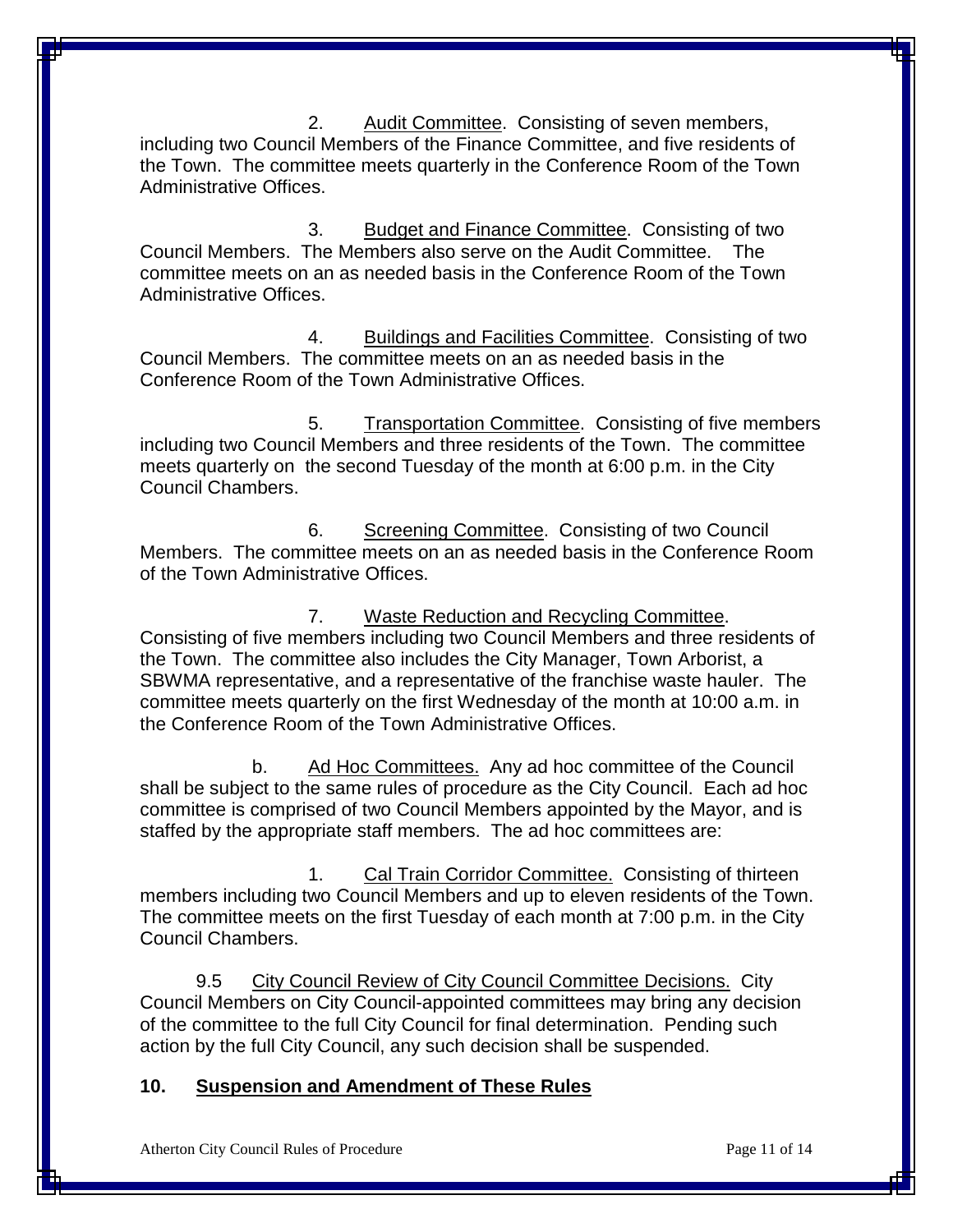10.1 Suspension Any provision of these rules not already governed by the Atherton Municipal Code may be temporarily suspended by a majority vote by the Council.

10.2 Amendment These rules may be amended by additions or deletions or new rules adopted by a majority vote of the Council provided the proposed amendment or new rules are introduced into the record at a prior Council meeting.

#### **11. Miscellaneous Rules**

11.1 Roll Call Votes Upon demand by any Councilmember, made before the "Nays" are called for, a roll call vote shall be taken on the motion before the Council. The Mayor's name shall be called last with other members' names called at random by the City Clerk. Members shall not give explanations for their vote during roll call.

11.2 Silence During a collective vote ("Ayes", "Nays" or "Abstain"), silence by any member denotes an affirmative vote.

- 11.3 Continuance of an Item
- 1. Continuance by a Councilmember: Any Councilmember may, with the consent of the Council, continue an item (not subject to a deadline) to the next agreed upon meeting. If the Councilmember will not be in attendance at the meeting, the Councilmember's request to continue an item should be personally conveyed to the Mayor or City Manager prior to the meeting.
- 2. Continuances Requested by Someone Not a Councilmember: Anyone may request a continuance of an item by the Council. A request for a continuance may be granted by vote of the Council only if it finds that (1) the need for the continuance was beyond the control of the person requesting it, and (2) the need for the continuance arose after (a) the date of the notice of public hearing was published if the item is subject to a public hearing, or (b) the time the Council agenda was posted for items not subject to a public hearing.

11.4 Personal Privilege The right of a Councilmember to address the Council on a question of personal privilege shall be limited to cases in which the integrity, character, or motives of the Councilmember is in question, or where the welfare of the Council is concerned. The Councilmember may not interrupt the speaker, however, until recognized by the Mayor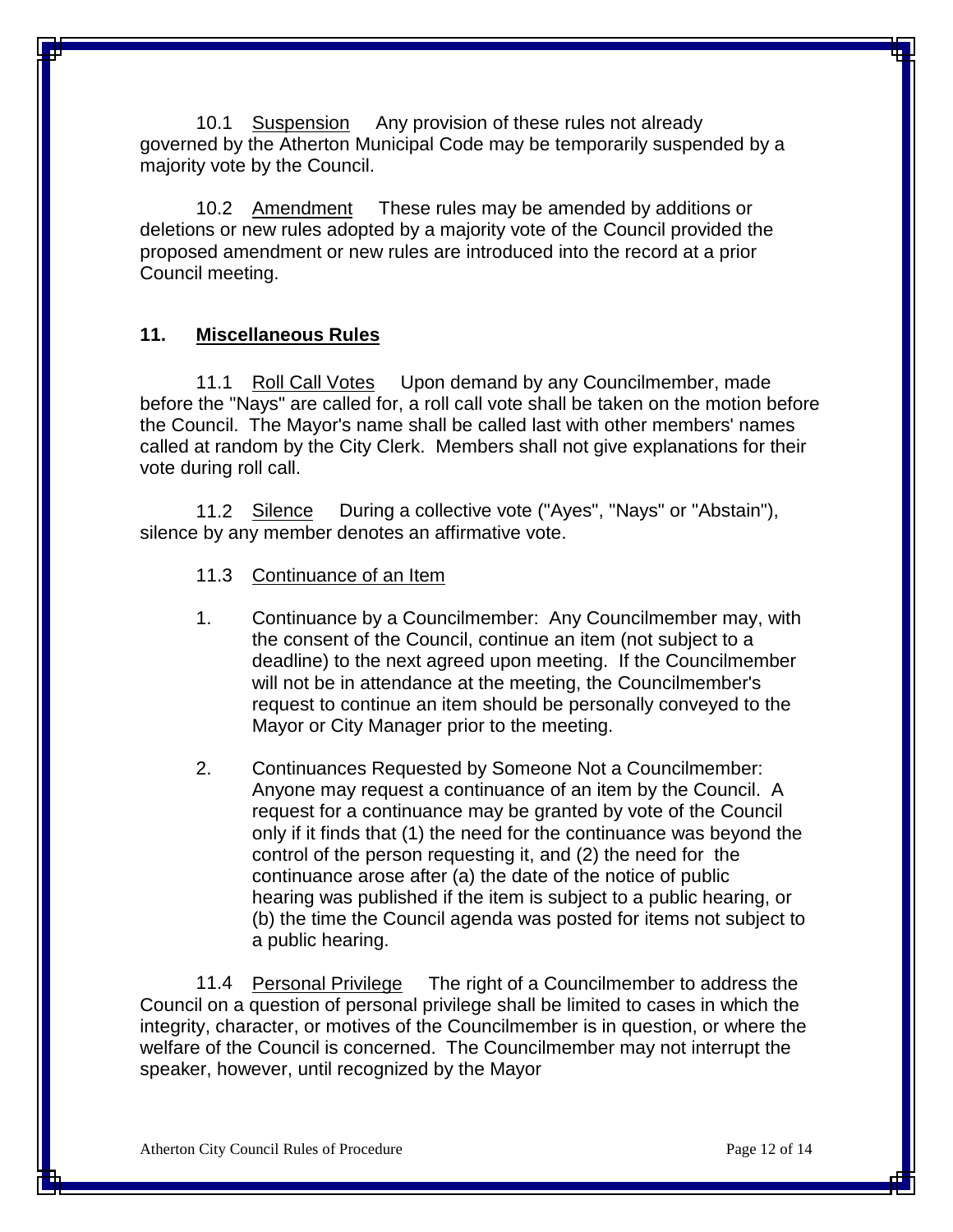11.5 Protests Any member shall have the right to enter into public record reasons for dissent or protest against any action carried by the majority.

11.6 Motion to Reconsider A motion to reconsider any action taken by the Council may be made in accordance with the following:

- 1. The motion must be made by a member of the prevailing side, although it may be seconded by any Councilmember.
- 2. The motion must be made prior to the adjournment of the meeting at which the original action was taken.
- 3. The motion is debatable and has precedence over a pending motion.

11.7 Representations of Town and/or City Council policy

Council members shall not represent themselves as speaking on behalf of the Town and/or the City Council without prior approval of the City Council. The statements of previously approved City Council policy may be made without additional City Council approval.

#### **12. Rules of Debate**

12.1 Mayor as Presiding Officer The Mayor may move, second, and debate from the Chair, and shall not be deprived of any rights and privileges of a Councilmember.

12.2 Appeals Any ruling of the Mayor may be appealed at the request of a Councilmember. The Mayor shall call for a roll call vote to determine if the ruling is upheld.

12.3 Precedence of Motions When a motion is before the Council, no motion shall be addressed except for the following:

- -- Motion to Amend
- -- Motion to Postpone
- -- Motion to Table
- 1. A Motion to Amend may be debated on the subject of the amendment. An amendment which modifies the motion before the Council is proper. If the intent of the Motion before the Council is changed by the amendment, a substitute Motion should be made. Amendments are voted on first. Upon the completion of these votes, the original motion as amended is voted upon. A motion may be amended more than once. Each amendment to a motion is voted on separately. There shall be only one motion to amend on the floor at any one time.
- 2. A Motion to Postpone. Adoption of a Motion to Postpone ends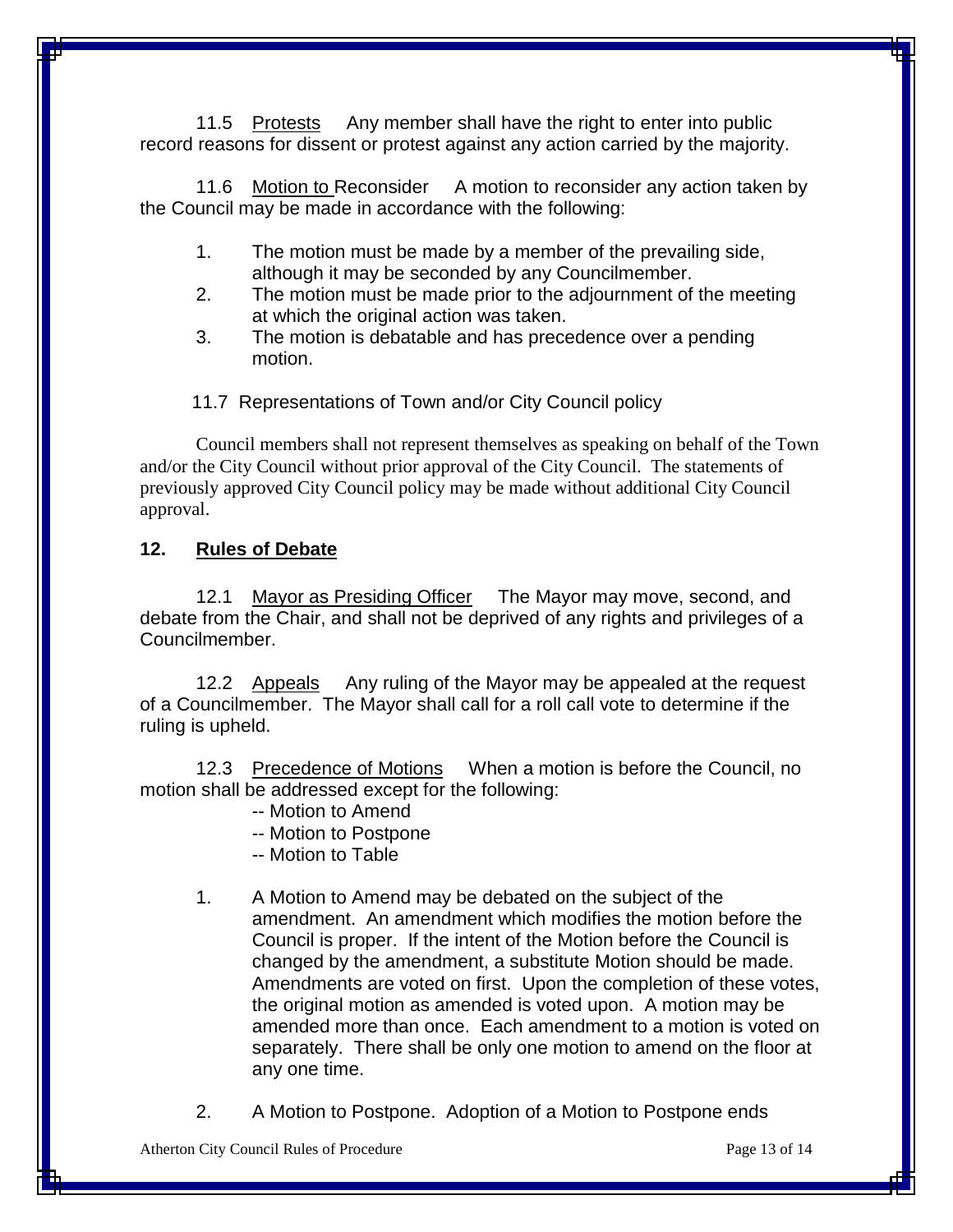discussion of the matter which is postponed. A Motion to Postpone an item to a definite time is debatable. The motion also may be amended. Debate and the subject of the amendment must relate to the propriety of postponement and/or the time set for the postponement.

3. A Motion to Table results in temporarily passing by the item which is the subject of the motion. An item which has been tabled may be returned to the agenda at any time before the adjournment of the next regular meeting. If the item has not been taken from the table by that time, the item is deemed rejected.

#### APPROVED AS TO FORM:

/s/ *Wynne Furth*

Wynne Furth, City Attorney

\_\_\_\_\_\_\_\_\_\_\_\_\_\_\_\_\_\_\_\_\_\_\_\_\_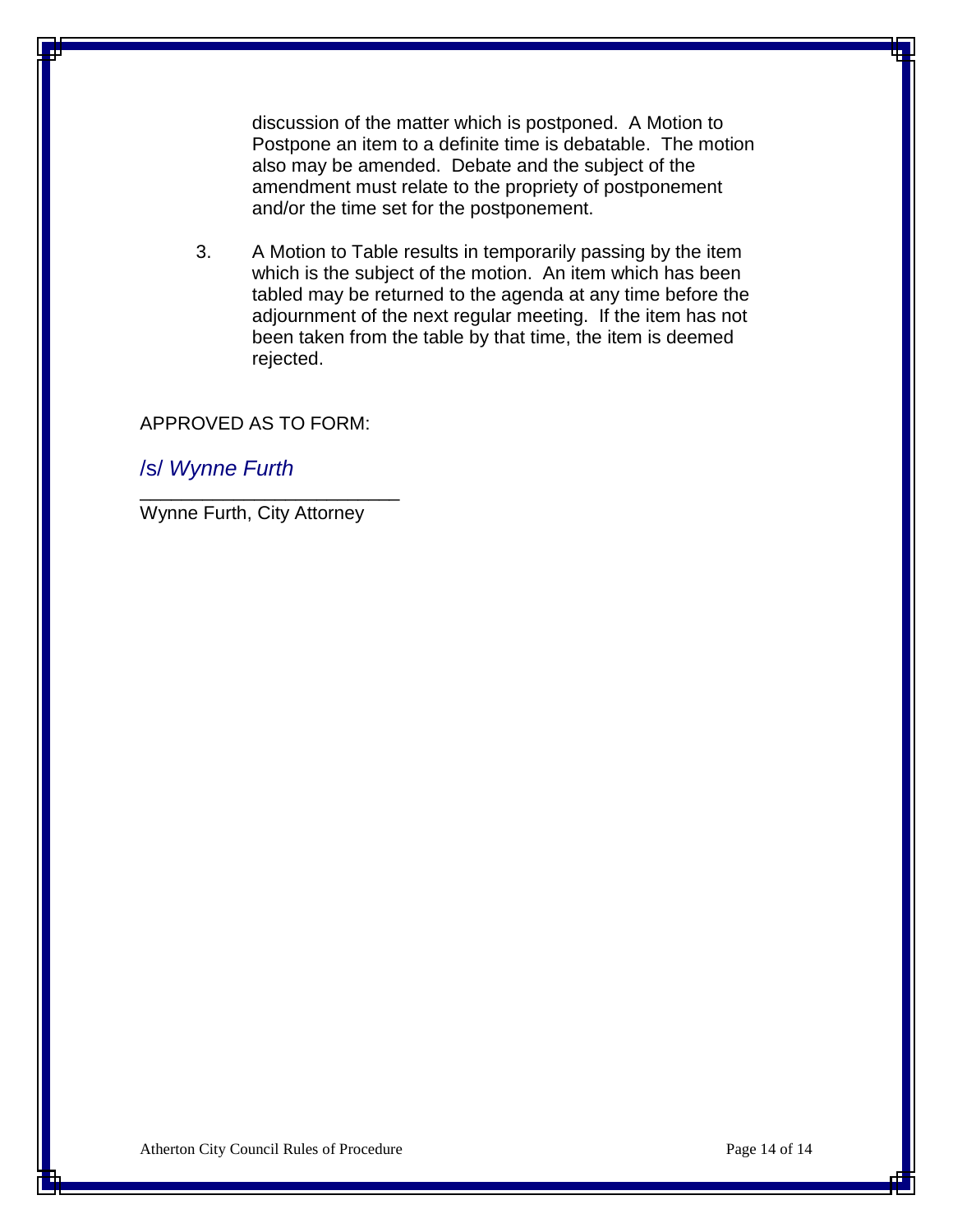Item No.



**Town of Atherton** 

#### **CITY ATTORNEY REPORT**

HONORABLE MAYOR AND CITY COUNCIL TO:

WYNNE S. FURTH, CITY ATTORNEY **FROM:** 

FOR THE STRATEGIC PLANNING WORKSHOP OF DATE: **JANUARY 11, 2010** 

#### OLIVE HOLBROOK PALMER'S GIFT OF ELMWOOD TO THE TOWN **SUBJECT:** OF ATHERTON

**BACKGROUND** Holbrook-Palmer Recreation Park was acquired by the Town of Atherton through a devise under the Will of Olive Holbrook Palmer. At the time of her death in March of 1958, Mrs. Palmer was officially a resident of the City and County of San Francisco. She was also the owner of an estate at 250 Watkins Avenue, which was her family's summer residence. According to the Decree of Preliminary Distribution obtained by her husband on February 16, 1959, Elmwood:

consist[s] of approximately 22 acres on which was located the home of the decedent and her husband, SILAS H. PALMER, also a barn, hot house and other buildings and an orchard and garden

In her Will, Mrs. Palmer left Elmwood to the Town of Atherton; she also granted her husband a life estate in the property, allowing him to occupy it until his death. The house and virtually all its contents burned in December 2, 1958. Under the decree of preliminary distribution, the \$40,000 proceeds of the fire insurance policies were distributed to Mr. Palmer, with the right to build, and occupy, a new home at Elmwood. At the same time, title to Elmwood was distributed to the Town of Atherton, subject to Mr. Palmer's rights as a life tenant. Mr. Palmer did rebuild a simpler, contemporary home and continued to use it until his death in 1962. According to Under the Oaks - Two Hundred Years in Atherton (Scottwall Associates: 2009), Mr. Palmer had the home designed with its future use as a park building in mind. The building, known as the Main House, is now used for public and private events as part of the Park program.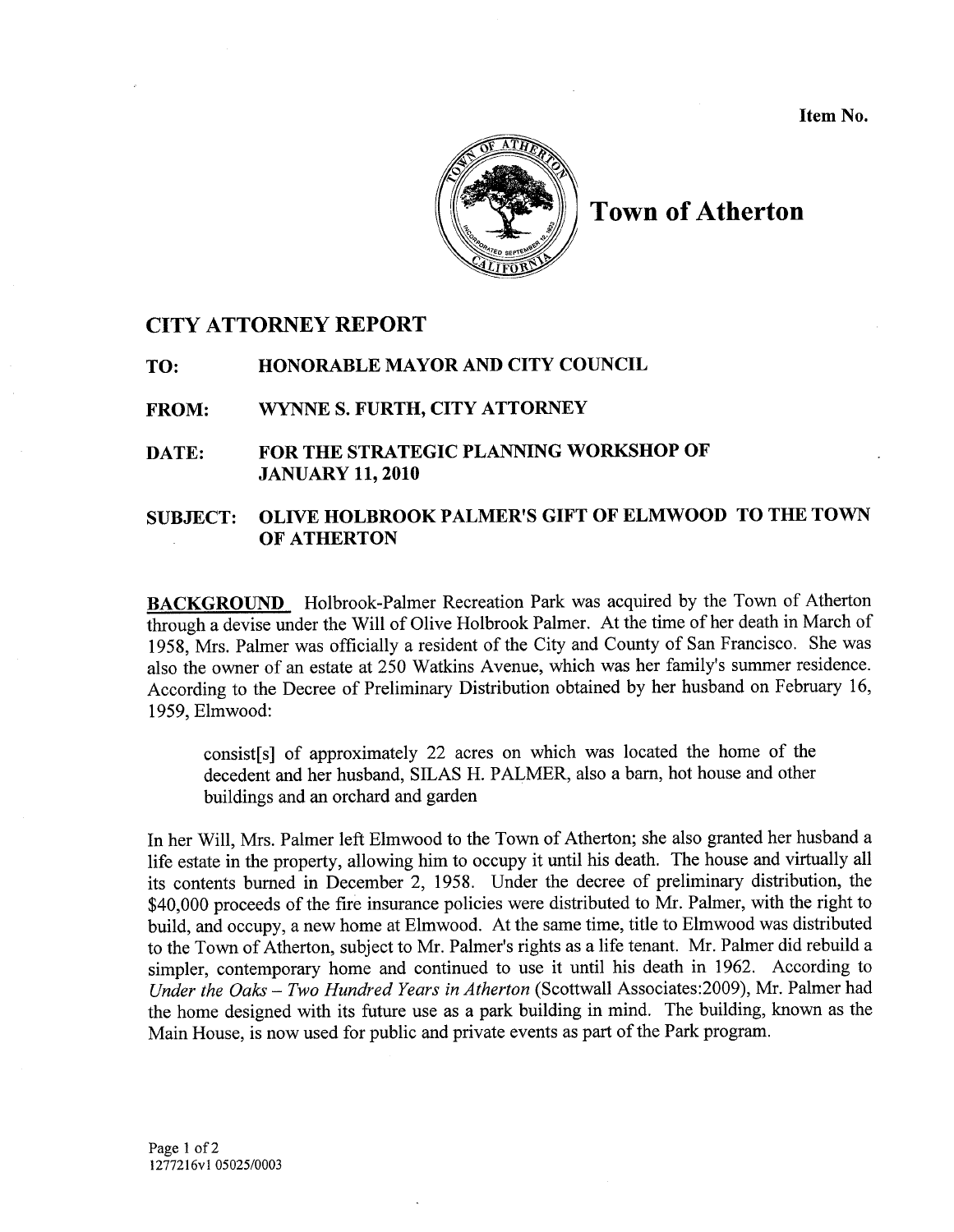**DISCUSSION** The Town of Atherton owns Elmwood subject to the terms of Mrs. Palmer's Will. They are as follows:

- 1. the property is to be used as a public recreation park known as Holbrook-Palmer Recreation Park.
- 2. within six months after the termination of Mr. Palmer's life tenancy, the Town of Atherton, by resolution or ordinance, had to accept ownership on the terms and conditions specified in the Will. [If the Town failed to do so, Elmwood would become the property of Stanford University.]
- 3. the Town of Atherton "shall, at its own cost and expense, keep, maintain, and operate said property in proper order and condition and in a manner suitable for *a* high class public recreation park."
- 4. the property "shall not be used, occupied, or operated for commercial or housing purposes, excepting only such (if any) as may be strictly incidental and appropriate to its use as a public recreation park, but the construction and/or use of a building thereon for public museum or auditorium purposes, which is consistent with the use of said property as a public recreational park, shall not be deemed forbidden thereby."

The Will provides that if the Town violates any of the conditions, and the violation persists more than thirty (30) days after written notice of the violation is received, and the persistence of the violation is proved in court, then the property is transferred to the Board of Trustees of Stanford University "to be used or disposed of by said Board as it shall deem fit, freed from all restrictions and limitations."

Following Mr. Palmer's death and the termination of the life tenancy, the City Council did adopt a resolution agreeing to the gift conditions, thereby retaining its legal title to the site. The property has been substantially transformed since that date, with much of the funding for improvements raised from private donations. A childcare program occupies two mobile buildings on the site; the City Manager, who monitors park activity in the evening and on weekends, occupies a home on the periphery of the park.

Page 2 of 2 1277216v1 05025/0003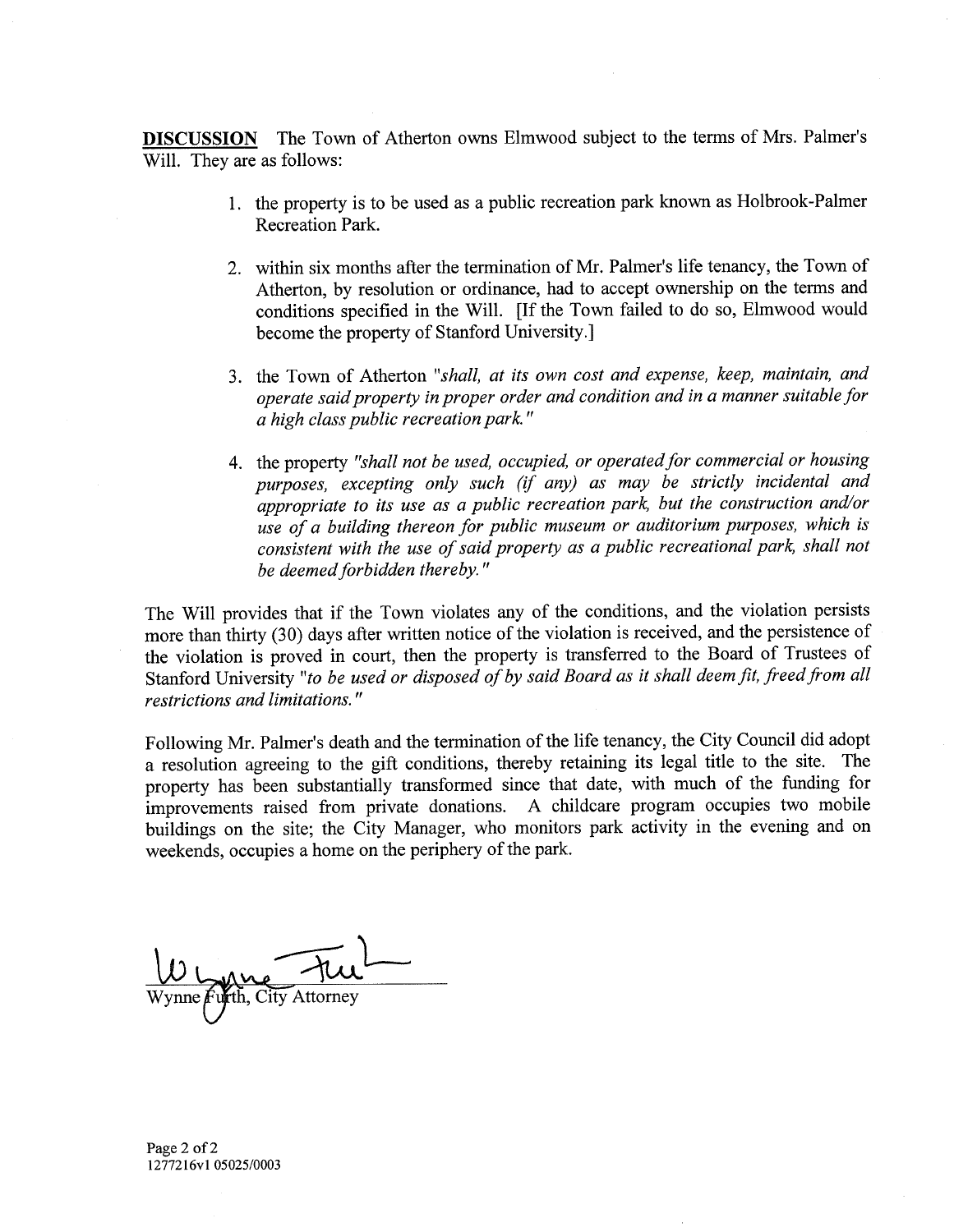

205 Lexington Avenue, 17<sup>th</sup> Floor New York, NY 10016 Phone: +1 646 619 9370 Fax: +1 212 725 4553 **Michael Eskra** meskra@classgreencapital.com www.classgreencapital.com

#### **VIA ELECTRONIC MAIL**

January 8, 2010

Ms. Lisa A. LaManna First Vice President CB Richard Ellis 1300 SW Fifth Avenue, Suite 200 Portland, OR 97201

Re: Proposal for a Public-Private Partnership The Town of Atherton Public Services Facility

Dear Lisa:

We appreciate the opportunity to present Class Green Capital's proposal, included with this cover letter, for initiating a public-private partnership with the Town of Atherton. Class Green brings to this transaction a unique set of capabilities, combining sale-leaseback transaction expertise with knowledge and experience in the fields of sustainable real estate and municipal finance, in a way that can meet all of the objectives of the Town of Atherton. We particularly pride ourselves on being able to tailor transactions to the specific needs and priorities of the municipalities with which we work and, accordingly, are open to variations on the included proposal that might better address the priorities of the Town of Atherton.

#### **Class Green Capital Partners**

Class Green's investment focus is the acquisition of existing commercial real estate where value can be added by improving the energy and environmental performance of the asset. Formed in 2008, Class Green combines leading real estate lease and financial structuring expertise with sustainable real estate design and implementation experience, and a deep perspective on municipal finance and management. Class Green is led by John Hirschfeld, a veteran of the single-tenant net lease market who, over a 30-year career, has played a key role in the execution of over \$10 billion of real estate transactions. He co-founded Class Green with GO Ventures, a sustainability focused investment firm created by the principals of GreenOrder (www.greenorder.com), a strategy firm that has worked extensively with large real estate investment firms and leading corporations on their green initiatives. Most recently, in December 2009, Class Green was joined by Dannel Malloy, who served as the mayor of Stamford, CT for fourteen years and is a national leader in the fiscal and environmental stewardship of cities. The Class Green team also includes members who have backgrounds in architectural engineering and construction management, with a focus on sustainable design. The combined capabilities of our team uniquely allow us to develop the value in making properties green and addressing the tenants' lease needs while executing efficient financial transactions. The management team's biographies have been included under this cover and additional information is available at www.classgreencapital.com.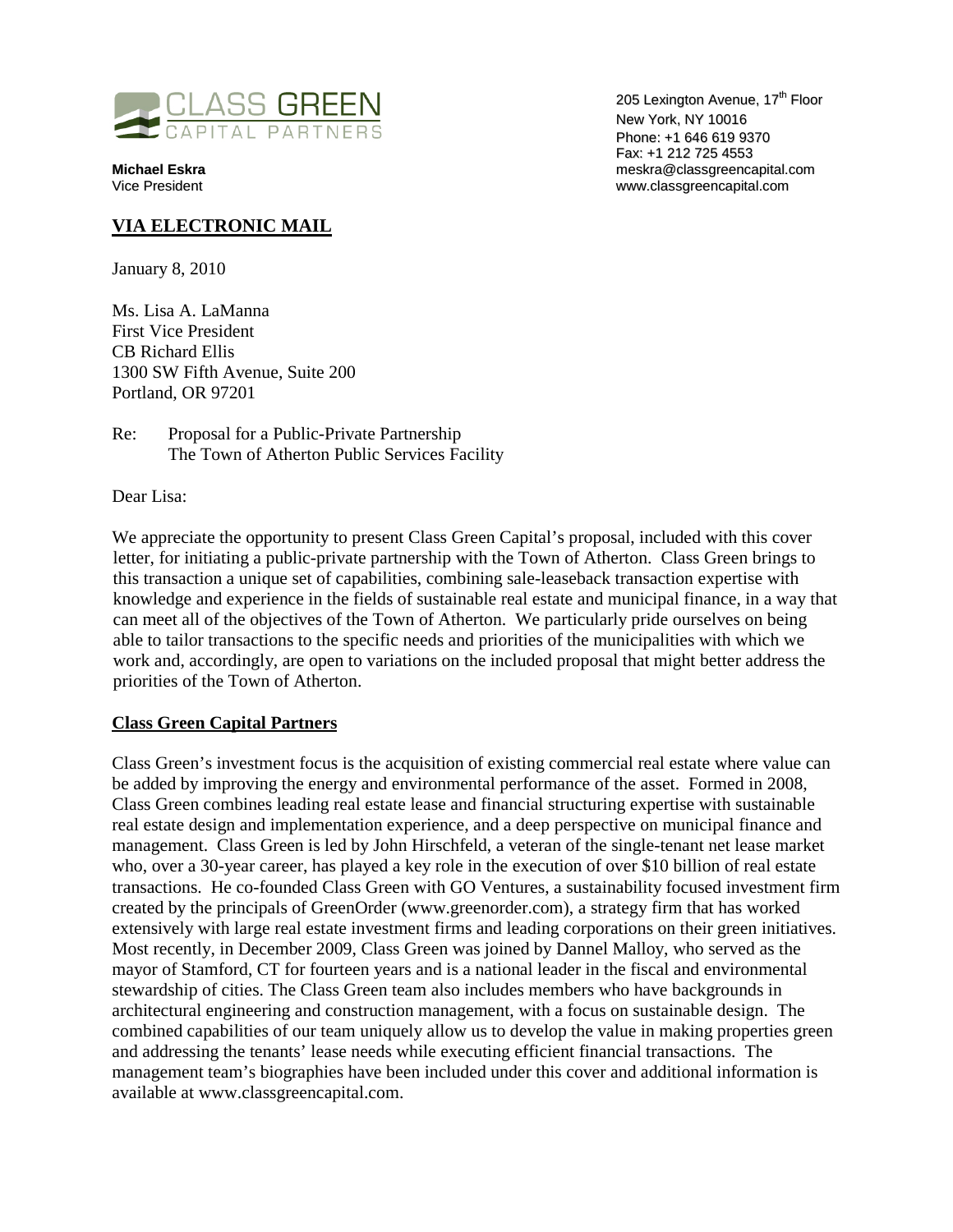

#### **Proposal**

The proposal included here provides for the development of a new, 25,000 square foot. Public Services Facility, to be leased by the Town of Atherton after a two-year construction period (though the lease would be signed at closing). The proposal assumes, based on our current information, that Class Green's total cost for the project under the two lease structures proposed below will be approximately \$19,250,000 and \$18,500,000, respectively, including the project development costs, the land acquisition costs, and the loan carrying costs during construction. However, this assumption can be readily refined as more information becomes available. Once completed, the facility would leased by the Town of Atherton, according to one of the following proposed structures.

**Long-Term Lease with Dollar Purchase Option** – Under this structure, the Town would lease the property for 25 years and, at the end of the lease term, have the option to purchase the property for \$1.

Long-Term Lease With Short-Term Purchase Option – Under this structure as well, the Town would lease the property for 25 years after completion. However, the Town would have the option to purchase the property for a fixed amount after the third year following completion. (In the current proposal, at an 11% premium over Class Green's total project cost, the purchase option represents an annual appreciation rate from closing of only 2.1%.) If the Town does not exercise its option, the rent would be reset (enabling Class Green to refinance the properties), (a) for one or more short periods, with further repurchase options after each such period, or (b) at a fixed rate for the remainder of the 25-year lease term. It is worthy of note that the Town would be able to issue tax-exempt bonds at the optimal time to finance the purchase of the property.

The two structures proposed here are based upon our current understanding of the needs of the Town. However, alternative structures can be developed based upon further discussions. For example, a structure with a long-term lease similar to the first proposal above, but without a dollar purchase option could potentially decrease the required lease payments by reducing the underlying loan amortization. In addition, a long-term land lease in lieu of the sale of the land to Class Green could be considered if it fit with the Town's other priorities.

#### **Development**

To execute the development portion of this proposal, Class Green would choose a local development partner, from among its many existing relationships. In addition, Class Green would apply its deep experience and expertise in sustainable development to ensure that the property met the Town's sustainability objectives. This could include building upon the Town's current plan for a LEED certified project with additional strategies to further reduce the property's energy and operating costs and improve the indoor environmental quality and employee productivity.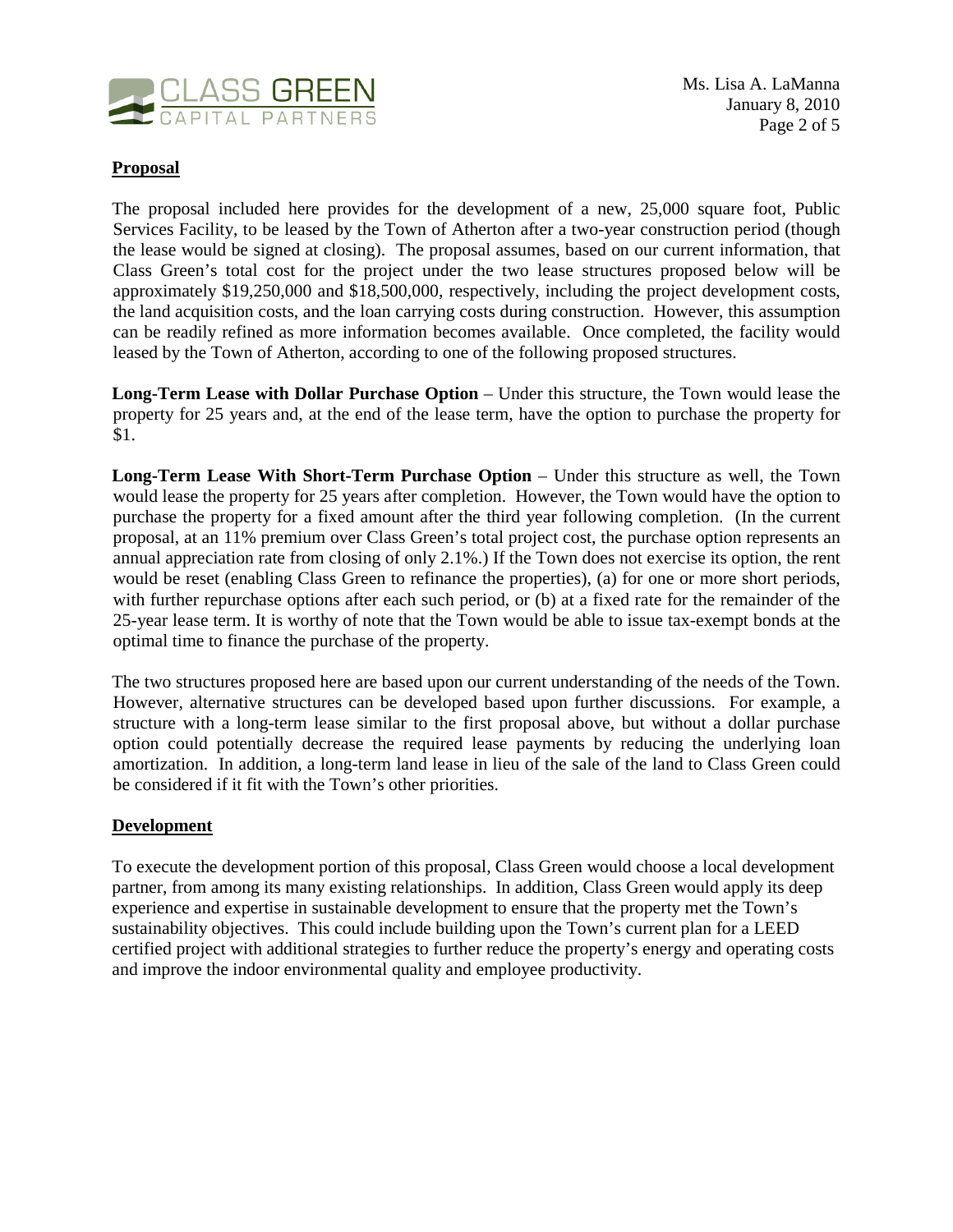

Through our expertise in real estate sale-leaseback transactions and our experience in the design and implementation of green real estate solutions as well as municipal finance, we feel that Class Green Capital is uniquely positioned to add value to this transaction.

We appreciate your consideration of Class Green, and look forward to speaking with you about this exciting opportunity.

Best Regards,

Michael Eskra

Michael Eskra Vice President Class Green Capital Partners, LLC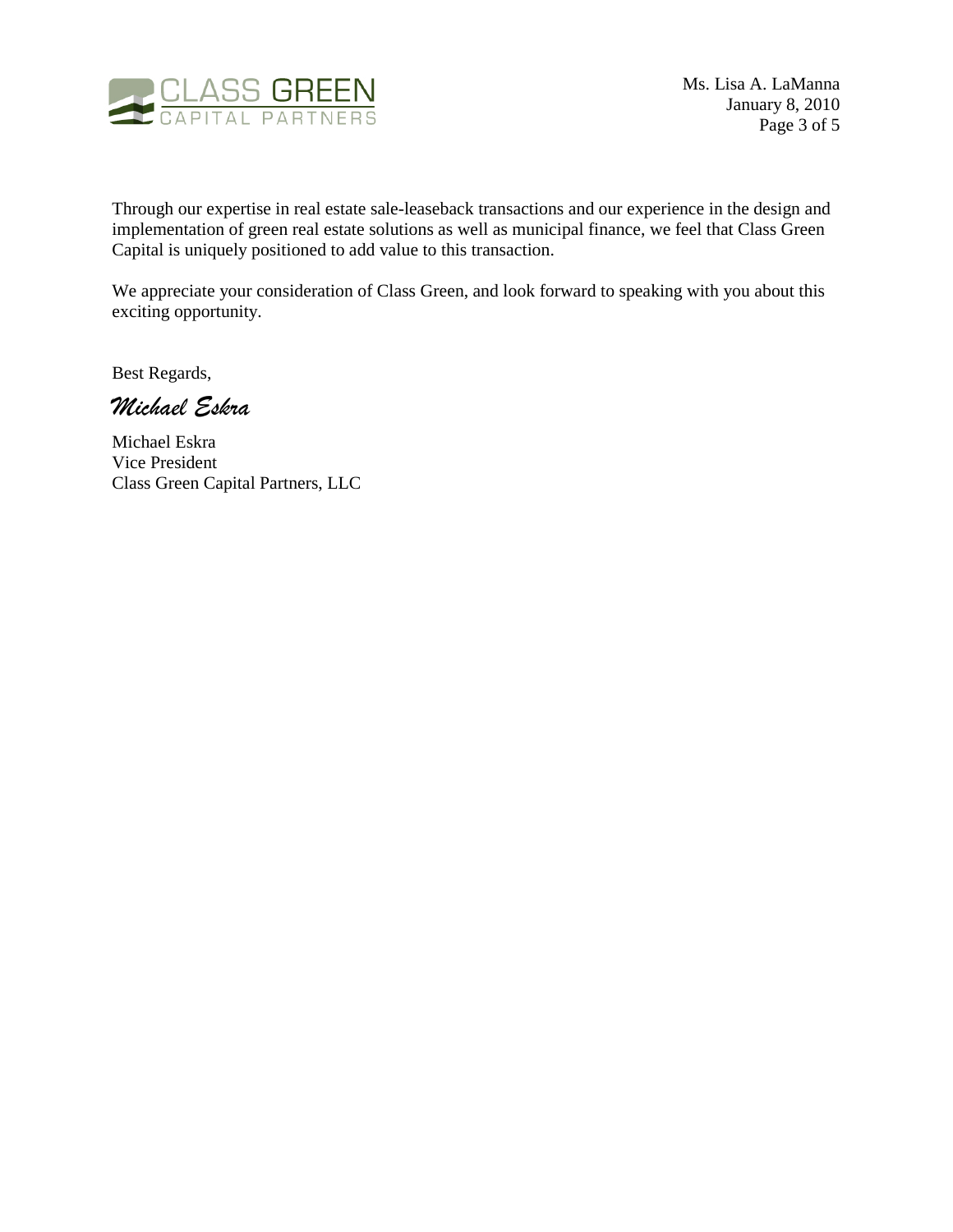## **Management Biographies**





#### **John D. Hirschfeld Chief Executive Officer**

Over the course of his 30-year career, John has played a key role in the execution of over \$10 billion of real estate transactions. His career has spanned the practice of law, acquisitions, syndications, and investment and commercial banking. Prior to joining Class Green Capital, John was the Executive Vice President and Head of Acquisitions at U.S. Realty Advisors, LLC, one of the leading buyers of single-tenant, net leased properties in the United States. Before joining U.S. Realty Advisors in 2002, John was Managing Director at Eastdil Realty Company (now Eastdil Secured), in charge of its national Corporate Real Estate Investment Banking business. Prior to joining Eastdil in 2000, John was Managing Director in charge of Citibank's Global Real Estate Equity and Structured Finance group, where among other things he oversaw the disposition of \$5 billion of Citibank's foreclosed real estate assets in the mid 1990's. From 1984 to 1989, John was a First Vice President at Integrated Resources, where he led teams in the acquisition and syndication of public and private multifamily debt and equity investments. From 1979 to 1984 John practiced real estate, corporate and securities law at the New York firm of Robinson, Silverman (now Bryan Cave).

John is a member of the Bar of New York, the U.S. Green Building Council, and the Urban Land Institute's Corporate Real Estate Council, and is a frequent speaker at real estate and green building conferences. John is an honors graduate of Harvard College (AB, 1976) and Fordham Law School (JD, 1979).



#### **Neil Black Managing Director**

An experienced entrepreneur and Managing Principal at GreenOrder, a leading sustainability strategy firm, as well as a former technology and media executive, Neil plays a key role in Class Green Capital's day-to-day operations.

Neil was involved in GreenOrder since its founding, first as an advisor and later as Managing Principal focused on corporate development and ventures. Prior to GreenOrder, Neil's background included developing, running and selling two technology firms; the first specialized in Internet hosting and the second on the convergence of print and web publishing. Neil additionally has advised early stage technology companies. Prior to his years in technology, Neil was President of The Nation magazine, the country's oldest weekly.

Neil has a BA from Yale University in American Studies and an MBA from Harvard Business School.



#### **Dannel P. Malloy Senior Director**

Dan Malloy recently completed his fourth term as the longest serving mayor in Stamford, Connecticut's history. He brings to Class Green Capital tremendous expertise in municipal government, economic and environmental policy, and real estate law.

During his fourteen years in office, Dan developed a national reputation as an urban pioneer in financial management and environmental awareness, while rebuilding a commercial sector that became an economic success story. As mayor, Dan played a key role in attracting global financial services firms to the city center, increasing Stamford's employment generally, and earning the city numerous awards for fiscal stewardship, along with a AAA rating throughout his term in office. Dan's environmental accomplishments included developing plans to take City Hall off of the city's power grid by the end of 2010, as well as building a facility that will turn wastewater into energy without carbon emissions, the first project of its kind in the state.

Prior to his role as mayor, Dan practiced law for 14 years, including as Assistant District Attorney in Brooklyn, NY, during which he tried 23 felony cases and won 22 convictions. Dan currently serves as a trustee at Mitchell College, and is a former trustee of the United States Conference of Mayors, past president of the Connecticut Conference of Municipalities, and former President of Connecticut Chapter of the National Brownfield Association.

Dan graduated from Boston College Law School and Magna Cum Laude from Boston College.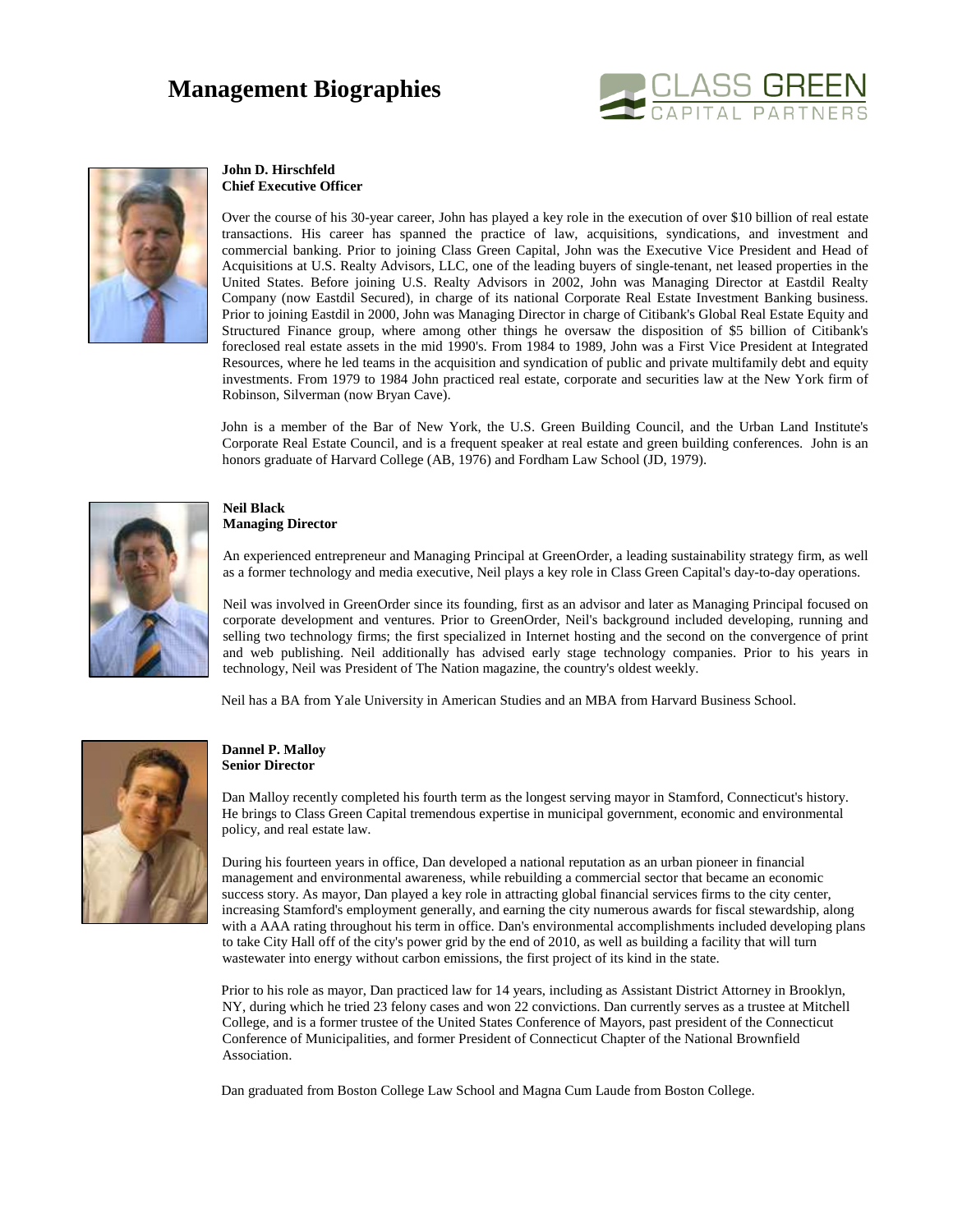## **Management Biographies**





#### **Jackson Lehr**

**Director** 

Jackson has been involved in Class Green Capital Partners since its conception, and is currently an integral member of the team, bringing green real estate investment expertise as well as management consulting and construction management experience.

Prior to Class Green, Jackson helped build the real estate practice area at GreenOrder, a leading boutique management consulting firm, advising major real estate investors and developers on green building and investment strategy, as well as major corporate tenants on their occupied real estate portfolios. While at GreenOrder, he also helped develop business and lead engagements in other industries such as financial services and manufacturing. His previous experience includes engineering, construction management, and real estate development at Bechtel and The Related Companies.

Jackson is a member of ULI's Climate, Land Use and Energy Advisory Group, as well as the Implementation Team for the Green Building Finance Consortium, with a focus on occupant health and productivity. He has presented at major real estate conferences including the Annual ULI Place Making Conference, and has been interviewed by real estate publications such as Commercial Property News.

Jackson graduated from Dartmouth College summa cum laude with BA and BE degrees in engineering and from Harvard Business School with an MBA. He is a LEED Accredited Professional.



#### **Michael Eskra Vice President**

Michael combines experience in real estate development with expertise in real estate investment to ensure the successful execution of Class Green's acquisitions and retrofits.

Previously, Michael worked at the Ackman-Ziff Real Estate group, where he was involved in the underwriting and placement of debt for real estate investment opportunities. Prior to that, Michael worked in the engineering design and development services group at Flack + Kurtz, one of the world's leading providers, focusing on work in sustainable design. During his time there he led teams on several notable green development projects, including The Verdesian in lower Manhattan, the first LEED Platinum residential building, 50 West Street, and several commissions for the U.S. State Department around the world.

Michael holds Bachelor's and Master's degrees in Architectural Engineering from The Pennsylvania State University and an MBA from New York University. He is a LEED Accredited Professional and a licensed Professional Engineer in New York State. In addition, he is a member of the U.S. Green Building Council and the Urban Land Institute.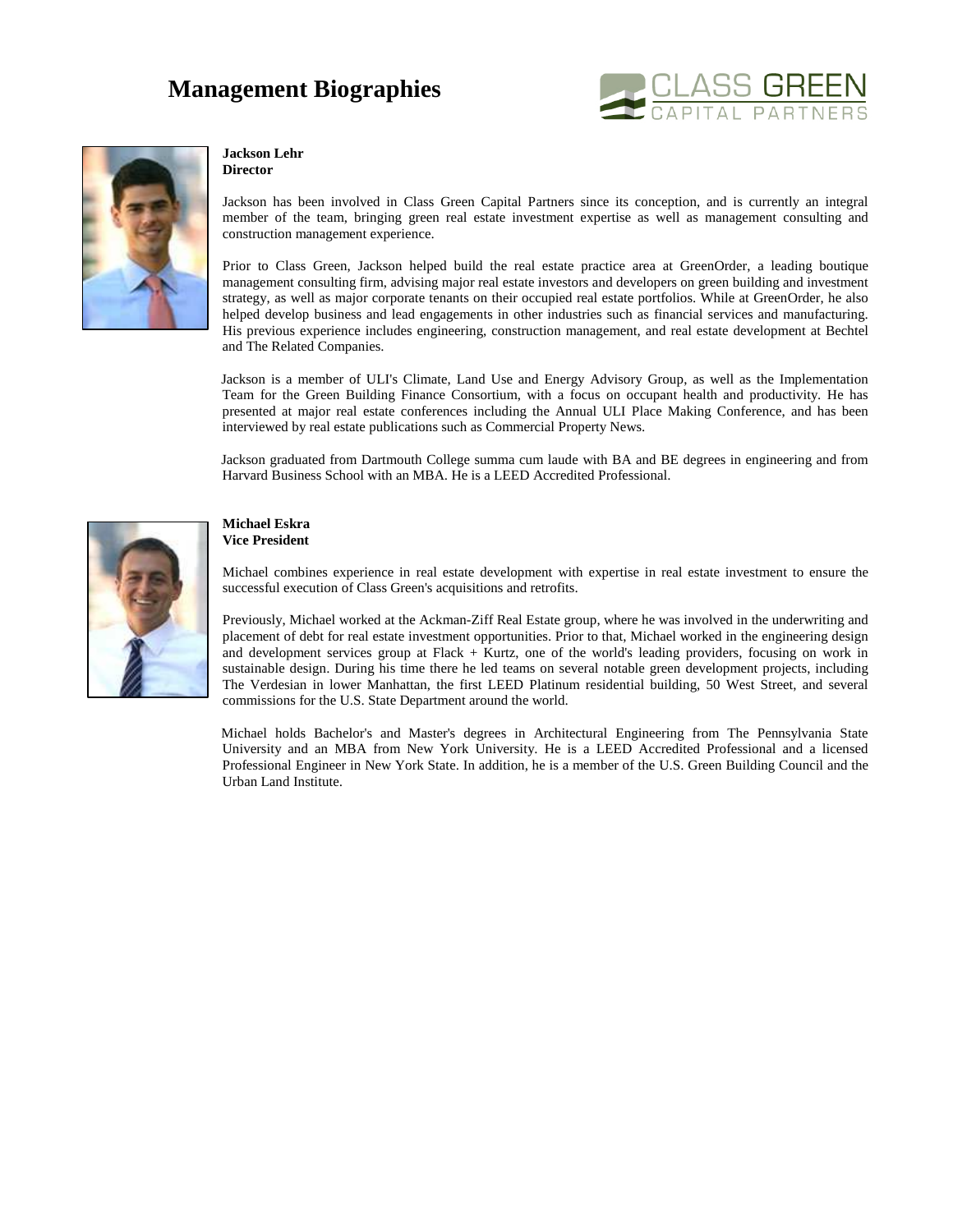

205 Lexington Avenue, 17<sup>th</sup> Floor New York, NY 10016 Phone: +1 646 619 9370 Fax: +1 212 725 4553 **Michael Eskra** meskra@classgreencapital.com www.classgreencapital.com

#### **VIA ELECTRONIC MAIL**

January 8, 2010

Ms. Lisa A. LaManna First Vice President CB Richard Ellis 1300 SW Fifth Ave., Suite 200 Portland, OR 97201

Re: Proposal for a Public-Private Partnership The Town of Atherton Public Services Facility

Dear Lisa:

The following sets forth the terms and conditions under which Class Green Capital Partners, LLC, on behalf of itself and an institutional investor (collectively, "Purchaser"), is interested in initiating a public-private partnership involving the development of the captioned property (the "Property", or the "Project"), subject to a lease to The Town of Atherton ("Tenant").

**The Property**  A to-be-constructed facility for the Town of Atherton, containing an aggregate of approximately 25,000 net rentable square feet, located at a site currently owned by Tenant (or another site to be determined) in Atherton, California.

**Project Cost**  Purchaser's total cost for the Project ("Project Cost") will be between \$19,250,000 and \$18,500,000 (depending on which Lease Option is chosen below) which is assumed to include a development cost (including third-party developer's fee) of \$15,000,000, land cost of \$1,500,000 and loan carrying costs during construction of between \$2,750,000 and \$2,000,000.

> The pricing indicated in this proposal is based upon financing that is contingent on U.S. Treasury rates. In the event that U.S. Treasury rates increase or decrease appreciably between the date of this proposal and when the Purchaser commits to financing, the Initial Lease Rate (and resulting capitalization rate) will be adjusted pursuant to a formula to be agreed upon in the agreement(s) to purchase the Property and enter into the Lease (collectively, the Purchase and Sale Agreement).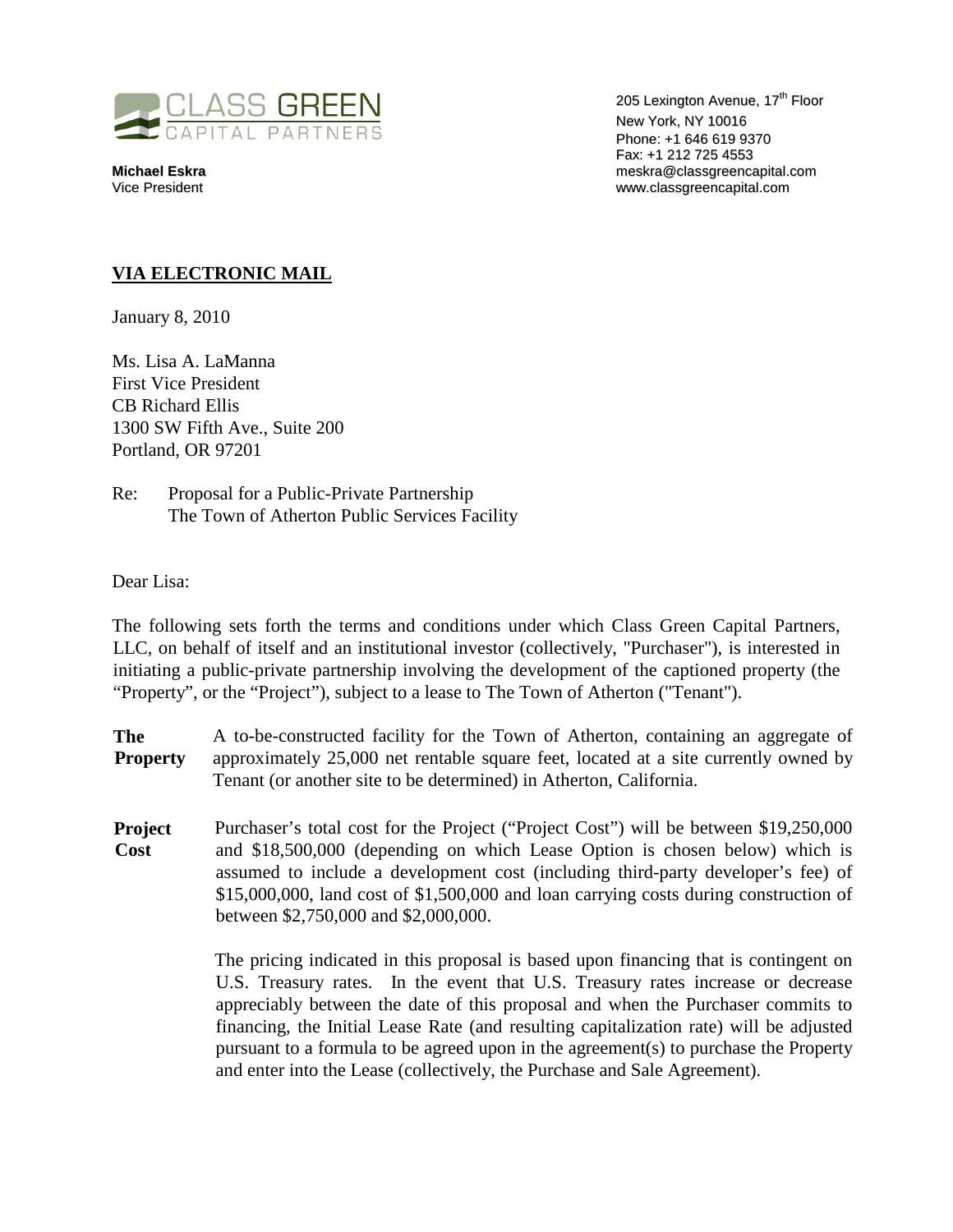

**The Town of Atherton Lease**  As a condition to, and simultaneous with, closing the transaction Purchaser will require Tenant to execute a lease for the Property (the "Lease"). The Lease will be a "bondable" net lease, with the lessee responsible for all real estate taxes (if applicable), insurance, utilities, capital expenditures (including roof, structure, and restoration or repurchase after casualty or condemnation) and other sums required to operate, maintain and repair the Property.

> The basic terms of the Lease will, at Tenant's election prior to closing, follow one of two Lease Options described below.

The Lease term will be for 25 years following completion of the Property. The Lease rate will be according to the following schedule.

**Option 1: 25-Year Lease** 

**Lease** 

| Property                          | <b>Net</b><br>Rentable<br>Area (SF) | <b>Initial Lease</b><br>Rate<br>$($$ PSF) | Annual<br><b>Lease Rate</b><br>$(\$)$ | Annual<br><b>Escalations</b> |
|-----------------------------------|-------------------------------------|-------------------------------------------|---------------------------------------|------------------------------|
| <b>Public Services</b><br>Complex | 25,000                              | \$61.00                                   | \$1,525,000                           | 2.20%                        |

The above Initial Lease Rate represents a 7.9% capitalization rate on Project Cost.

**At the expiration of the Lease, Tenant will have the option to purchase the Property for \$1.00.**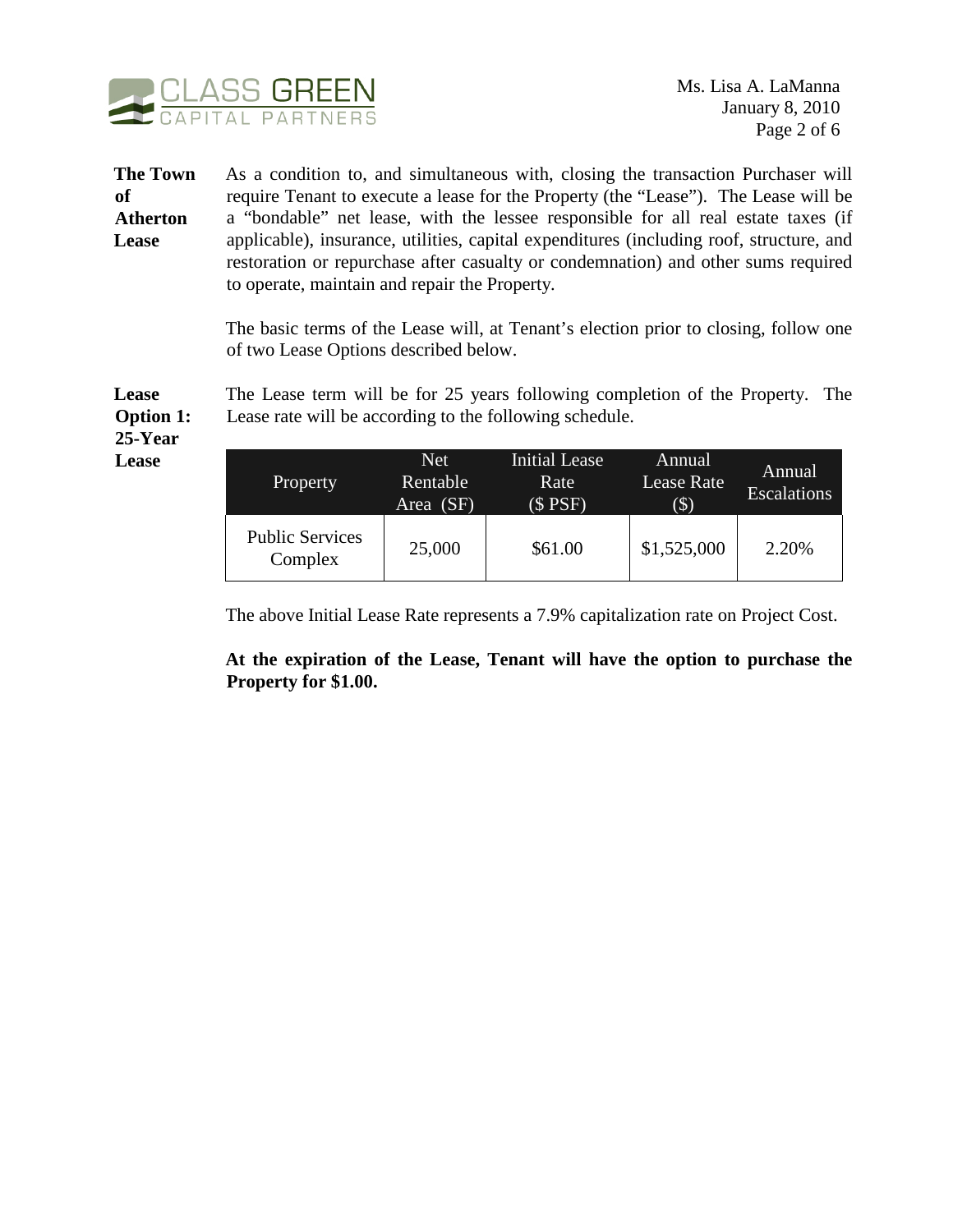

#### **Lease Option 2: 25 Year Lease with 5 Year Purchase Option**

The primary Lease term will be for 25 years. At the end of Year 5, Tenant will have the option to purchase the Property at a set price or to reset the Lease rate. If the Purchase Option is not exercised, at the end of the primary Lease term the Tenant will have three, 5-year renewal options at 95% of fair market value.

The Lease rate for Year 1 through Year 5 (the "Initial Lease Period) will be according to the following schedule.

| Term                              | Net.<br>Rentable<br>Area (SF) | Lease Rate<br>$(S$ PSF) | Annual<br>Lease Rate<br>$(\$)$ | Annual<br>Escalation<br>-S |
|-----------------------------------|-------------------------------|-------------------------|--------------------------------|----------------------------|
| <b>Public Services</b><br>Complex | 25,000                        | \$47.25                 | \$1,181,250                    | None                       |

The above Initial Lease Rate represents a 6.3% capitalization rate on Project Cost.

At the end of the Initial Lease Period (Year 5) Tenant will have the option to purchase the property (the "Purchase Option") for \$20,500,000 (equal to 111% of Purchaser's original Project Cost). Tenant will pay all transfer taxes and expenses of the Purchase Option transaction.

If the Tenant does not exercise the Purchase Option, the Annual Lease Rate for the reminder of the primary term of the lease (Year  $6 -$  Year 25) will be reset to an amount contingent upon a refinancing (a "New Loan") of the Property to be obtained by Purchaser. The New Loan will be in an amount equal to 111% of Project Cost plus the costs and expenses of securing the New Loan (including loan origination and attorney's fees, recording costs, mortgage taxes and other costs) and will be at the prevailing market interest rate for a term of 20 years (or such shorter term as Tenant may then elect, provided that Tenant's Purchase Option or obligation to reset the rent would arise again at the end of such shorter term). The new Annual Lease Rate will be a flat rate equal to the annual debt service (principal and interest) payable on the New Loan plus 20 basis points per annum on the principal amount of the New Loan

If Purchaser and Tenant are not able to obtain a New Loan, then Tenant will repurchase the Property as provided in the Purchase Option above.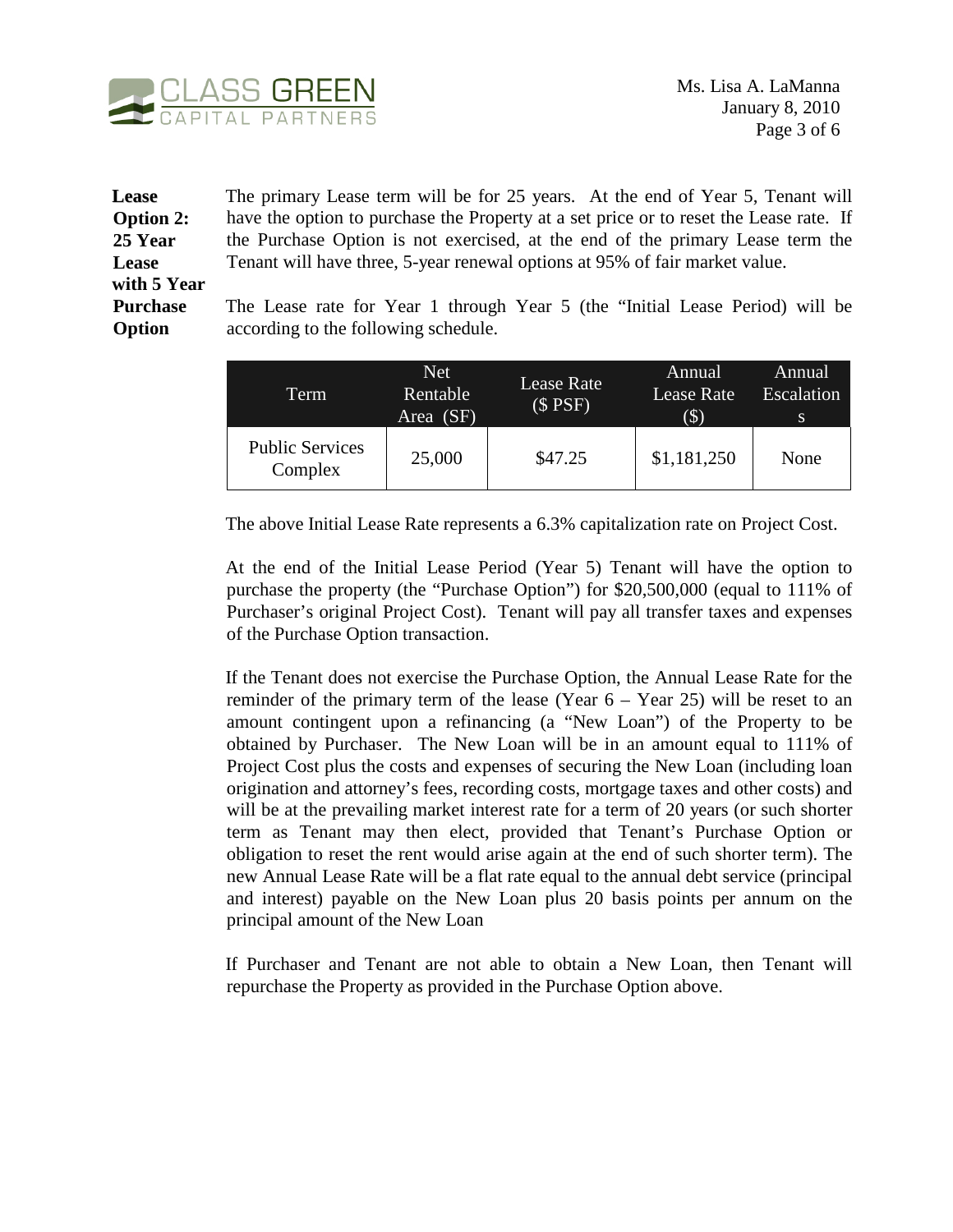

| <b>Tenant</b>                                   | The Town of Atherton                                                                                                                                                                                                                                                                                                                                                                                                                                                                                          |
|-------------------------------------------------|---------------------------------------------------------------------------------------------------------------------------------------------------------------------------------------------------------------------------------------------------------------------------------------------------------------------------------------------------------------------------------------------------------------------------------------------------------------------------------------------------------------|
| <b>Due</b><br><b>Diligence</b><br><b>Period</b> | Forty-five (45) days following the later of (a) the execution of a Purchase and Sale<br>Agreement, or (b) Purchaser's receipt of substantially all of the documents<br>necessary to perform Due Diligence.                                                                                                                                                                                                                                                                                                    |
| <b>Earnest</b><br><b>Money</b>                  | An amount equal to 1% of the Purchase Price will be deposited by Purchaser with a<br>title company or escrow agent acceptable to Seller and Purchaser within three (3)<br>business days after the execution of the Purchase and Sale Agreement. If Purchaser<br>terminates the Purchase and Sale Agreement during the Due Diligence Period<br>(which it may do in its sole discretion), the full Earnest Money Deposit, together<br>with all interest earned thereon, will be promptly refunded to Purchaser. |
| <b>Closing</b><br><b>Costs</b>                  | The seller of the land will pay all transfer taxes, its counsel fees and other costs<br>customarily paid by sellers of real property in California.                                                                                                                                                                                                                                                                                                                                                           |
|                                                 | Purchaser will pay its counsel fees, due diligence fees and other costs customarily<br>paid by purchasers of real property in California.                                                                                                                                                                                                                                                                                                                                                                     |
| <b>Exclusivity</b>                              | Upon the execution of this letter of intent by the parties (but subject to Tenant's<br>required procurement procedures), Tenant will negotiate in good faith exclusively<br>with Purchaser to reach agreement on a Purchase and Sale Agreement.                                                                                                                                                                                                                                                               |
| <b>Closing</b><br>Date and<br><b>Process</b>    | Upon the execution of this letter of intent, Purchaser expects to begin immediately<br>discussing the Property specifics and related Lease terms with Tenant, and (subject<br>any procurement procedures Tenant may have) proceeding with the<br>to<br>documentation, due diligence and other required elements of the transaction. The<br>anticipated closing date is on or about April 30, 2010.                                                                                                            |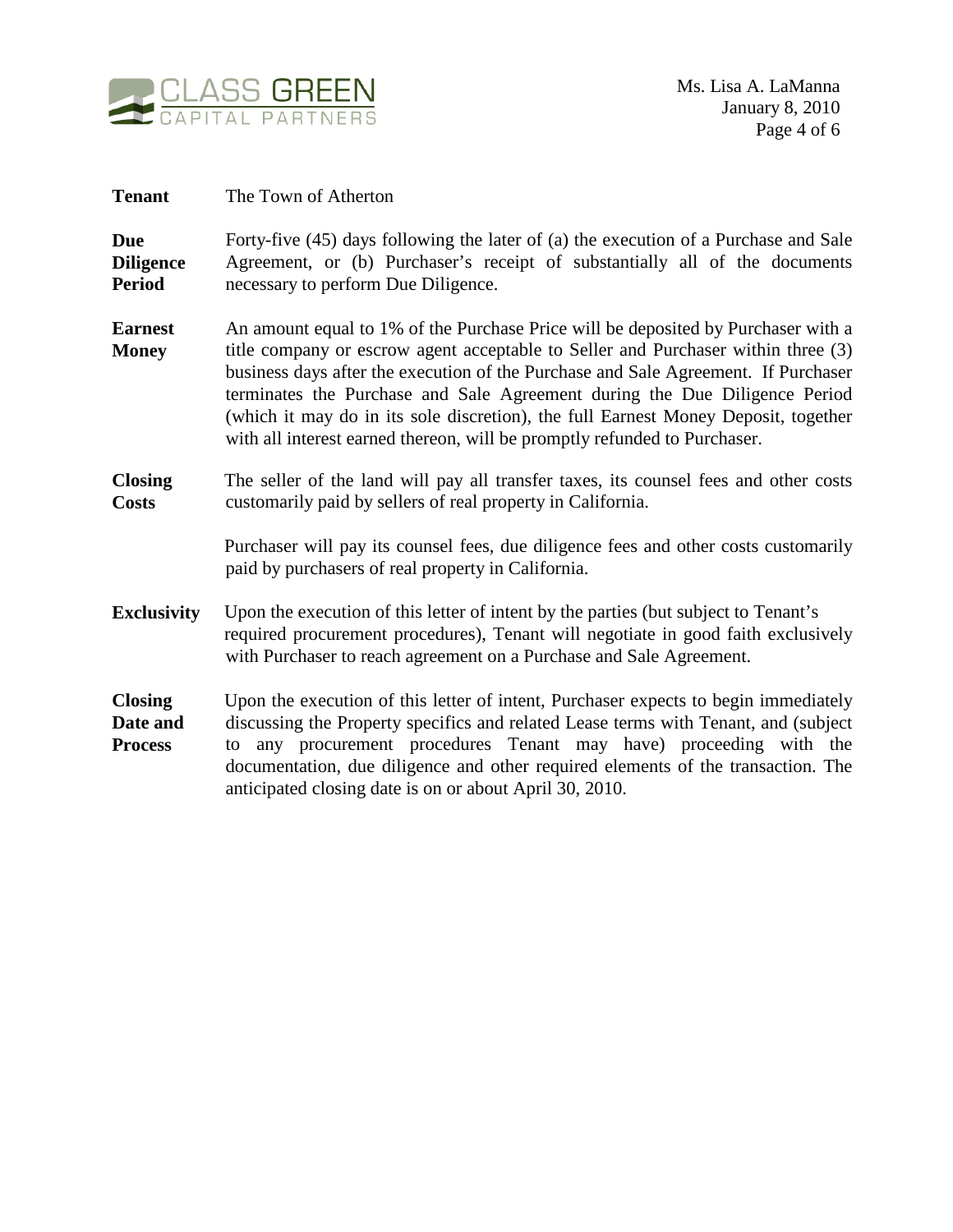

**Closing Conditions**  The closing of this transaction is subject to:

- 1. Purchaser's approval and acceptance, in its sole discretion, of the Property to be acquired, after receipt of a satisfactory appraisal;
- 2. Purchaser's review and approval, in its sole discretion, of title, survey, the proposed Improvements, the Lease, the Property financial statements, environmental, engineering and site inspections, plans and specifications, local laws and other customary items of due diligence and no adverse change with respect such items between the date of such approval and closing;
- 3. Purchaser's approval of the financial position of Tenant, and no deterioration thereof between such approval and closing; and
- 4. Mutual acceptance of transaction documents and satisfaction of customary closing conditions in form and substance to both parties and their respective legal counsel.
- **No Solicitation**  Except as may be required by Tenant's procurement procedures, Tenant agrees not to utilize this letter of intent to solicit other offers or to modify, renegotiate or otherwise improve the terms and conditions of any other offer heretofore or hereafter received by Tenant. Notwithstanding the foregoing, Tenant (and each employee, representative, or other agent of Tenant) may disclose to any and all persons, without limitation of any kind, the tax treatment and tax structure of the transaction and all materials of any kind (including opinions or other tax analyses) that are provided to Tenant relating to such tax treatment or structure. Further, each party hereto acknowledges that it has no proprietary rights to any tax matter or tax idea or to any element of the transaction structure contemplated by this letter of intent.
- **Brokerage/ Advisory**  Purchaser, Tenant and the seller of the land will represent and warrant that no brokers are entitled to a real estate commission as a result of this transaction other than CB Richard Ellis. Upon a closing of this transaction, Tenant will be responsible for paying to CB Richard Ellis a fee equal to 3% of the Project Cost. Tenant will indemnify Purchaser from any loss, liability, cost and expense, including reasonable attorney's fees, arising from its breach of the foregoing.